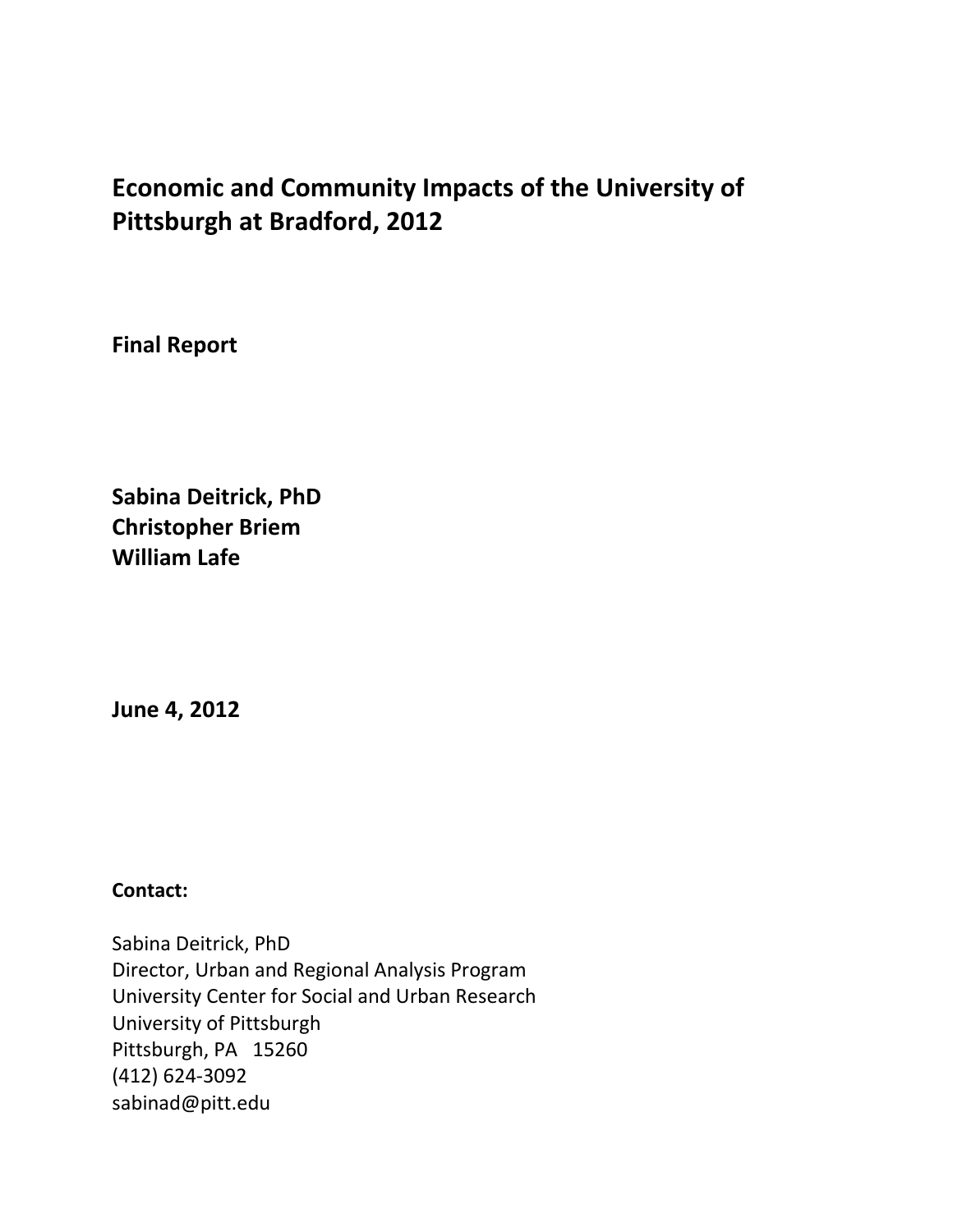## **Economic and Community Impacts of the University of Pittsburgh at Bradford**

## **Executive Summary**

The University of Pittsburgh at Bradford has generated important impacts in the city of Bradford, the Bradford community and North Central Pennsylvania region over the decades. In the most recent years, the institution has expanded and become an even more critical part of Bradford and its regional economy. As we move further into the  $21<sup>st</sup>$  century, Pitt-Bradford's role will likely expand even more, helping to grow the region, improve the quality of life of its residents, and add to prosperity across sectors.

This report analyzes the extensive economic and community impacts of Pitt-Bradford in the region. The University of Pittsburgh at Bradford has the following important economic impacts from its expenditures in the local economy:

- The University of Pittsburgh at Bradford contributed \$39.7 million in direct expenditures to the North Central Pennsylvania region in 2011, with a concentration of funds in McKean County. Students through off-campus living and discretionary spending in the region contributed an additional nearly \$10 million in direct expenditures to the region.
- Pitt-Bradford generated \$67.5 million in the regional economy in 2011. This includes the direct expenditures of the University and its students plus the indirect and induced effects created from these expenditures.
- The University of Pittsburgh at Bradford contributed \$45.3 million in economic output in the McKean County/North Central Pennsylvania region.
- The University of Pittsburgh at Bradford supported a total of 740 jobs in the region in 2011, attributable to activities of the University and spending of its students. This included 555 direct jobs plus an additional 184 positions produced by the indirect effects of the University's expenditures in the region and the induced effects of consumer spending for goods and services.
- Expenditures on capital projects at the University of Pittsburgh at Bradford campus have increased significantly over the most recent decade. Between 2001 and 2010, capital project expenditures averaged over \$6.3 million annually, a significant increase from just under one million dollars annually, on average, between 1996 and 2000.
- Pitt-Bradford contributed \$134,682 in local taxes between July 2010 and June 2011 through local payroll taxes.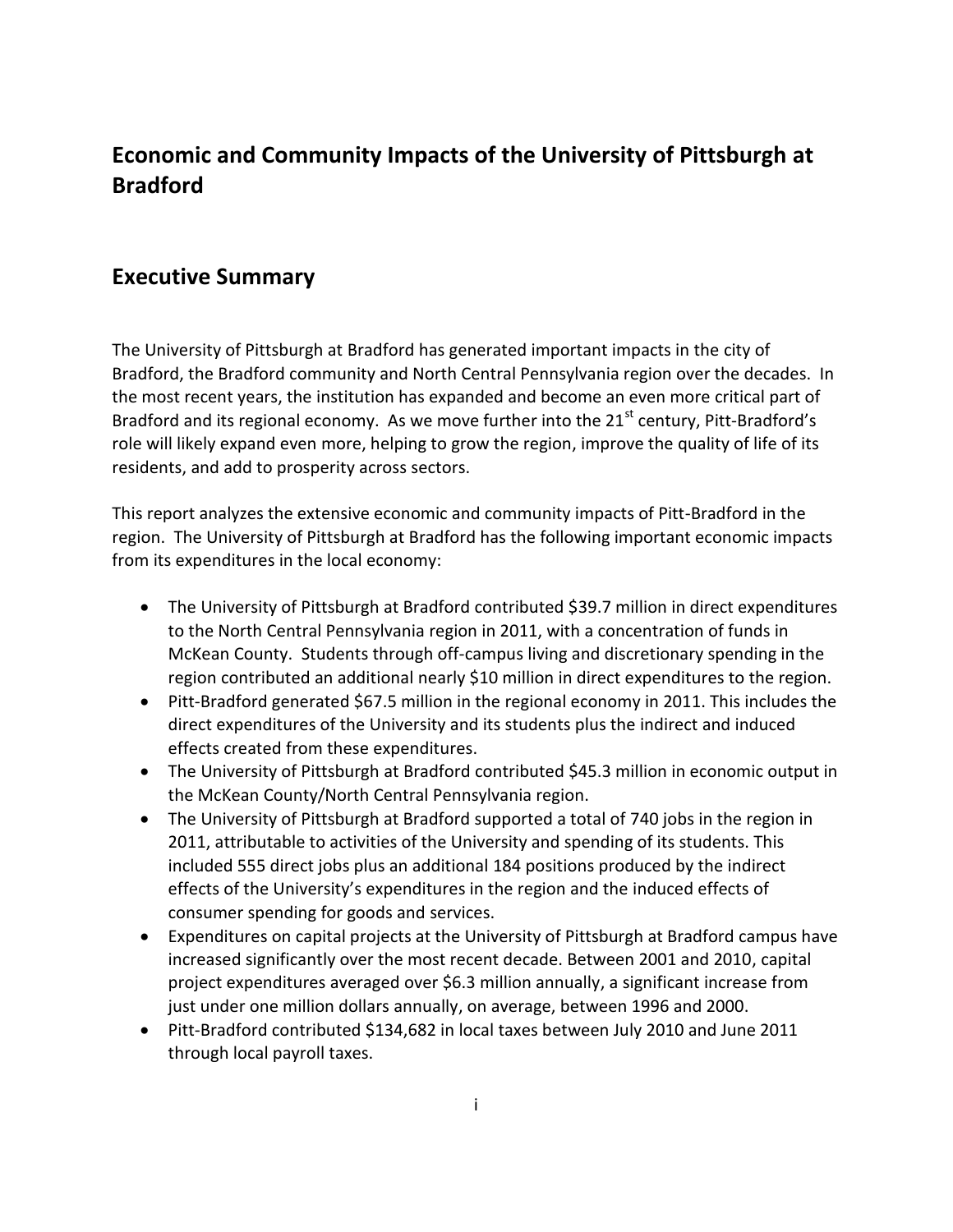The University of Pittsburgh at Bradford also plays a critical role in community development and planning in Bradford and the region. Key findings include:

- The University of Pittsburgh at Bradford has developed into an anchor institution in the region. Its civic engagement extends from community economic development through local capacity building and scholarly engagement in growth sectors in the region, particularly energy, natural resources and tourist management.
- Pitt-Bradford is a critical source of increased educational attainment in the region and a major force in the education and skill development of the current and future workforce of the region. Pitt-Bradford's presence has raised the level of human capital in the North Central region, attracting newcomers to the area and retaining local students who choose to attend the campus and stay in the area.
- For many local employers, Pitt-Bradford graduates are critical for their workforce and for continued and future hiring. For many professions in the region, Pitt-Bradford graduates are retained in the region through employment in firms and organizations, especially in the nursing, human relations, and business management fields.
- The legacy of the oil and gas industry represents a significant opportunity for the institution. The Energy Institute and related activities, including its resurrected Petroleum Technology associates degree are strong building blocks for this continued growth.
- Pitt-Bradford is an engaged partner in planning in the City of Bradford. The Seneca Building in downtown Bradford represents an important asset for both the University and city. Along with concerted planning efforts and engagement, the University has an active role in planning for revitalization in the downtown area.
- Pitt-Bradford and the greater Bradford community have developed additional strong partnerships in several mutually beneficial areas, including leadership on boards and advisory councils and applied scholarship in growth sectors of the regional economy, including tourism management and outdoor resources. Its role in partnering in trail development and its location within a few miles of the Allegheny National Forest (ANF) offer numerous opportunities for continued and expanded University engagement through academic coursework, engaged scholarship, community initiatives and partnerships.
- Pitt-Bradford collaborates with the Bradford Regional Medical Center, the principal medical institution in the area, and, in so doing, has laid the groundwork for broader future collaboration.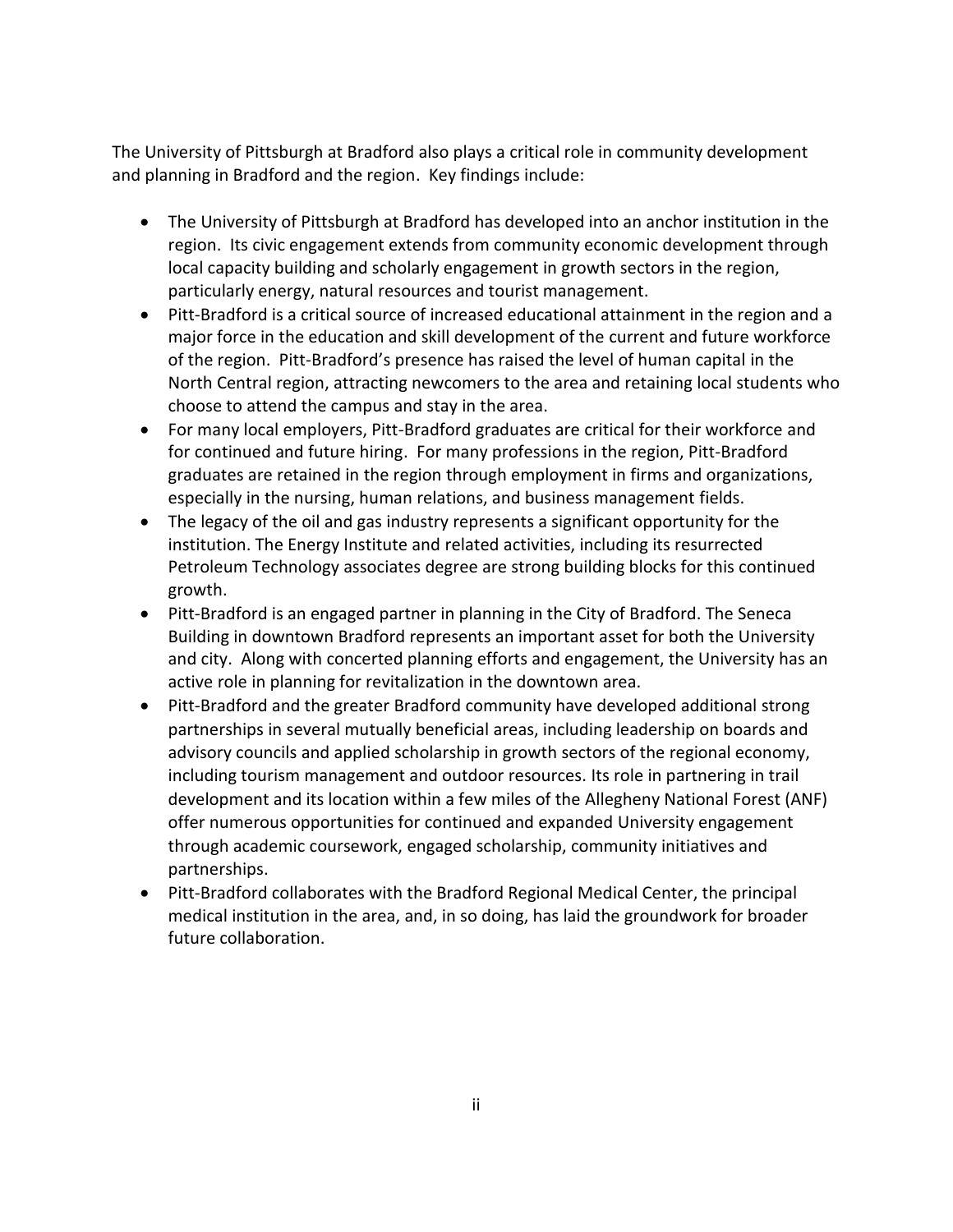## Economic and Community Impacts of the University of Pittsburgh at **Bradford**

| $\label{eq:1} \textbf{inputs} \textup{ } \textup{ } \textup{ } \textup{ } \textup{ } \textup{ } \textup{ } \textup{ } \textup{ } \textup{ } \textup{ } \textup{ } \textup{ } \textup{ } \textup{ } \textup{ } \textup{ } \textup{ } \textup{ } \textup{ } \textup{ } \textup{ } \textup{ } \textup{ } \textup{ } \textup{ } \textup{ } \textup{ } \textup{ } \textup{ } \textup{ } \textup{ } \textup{ } \textup{ } \textup$ |  |
|------------------------------------------------------------------------------------------------------------------------------------------------------------------------------------------------------------------------------------------------------------------------------------------------------------------------------------------------------------------------------------------------------------------------------|--|
|                                                                                                                                                                                                                                                                                                                                                                                                                              |  |
|                                                                                                                                                                                                                                                                                                                                                                                                                              |  |
|                                                                                                                                                                                                                                                                                                                                                                                                                              |  |
|                                                                                                                                                                                                                                                                                                                                                                                                                              |  |
|                                                                                                                                                                                                                                                                                                                                                                                                                              |  |
|                                                                                                                                                                                                                                                                                                                                                                                                                              |  |
|                                                                                                                                                                                                                                                                                                                                                                                                                              |  |
|                                                                                                                                                                                                                                                                                                                                                                                                                              |  |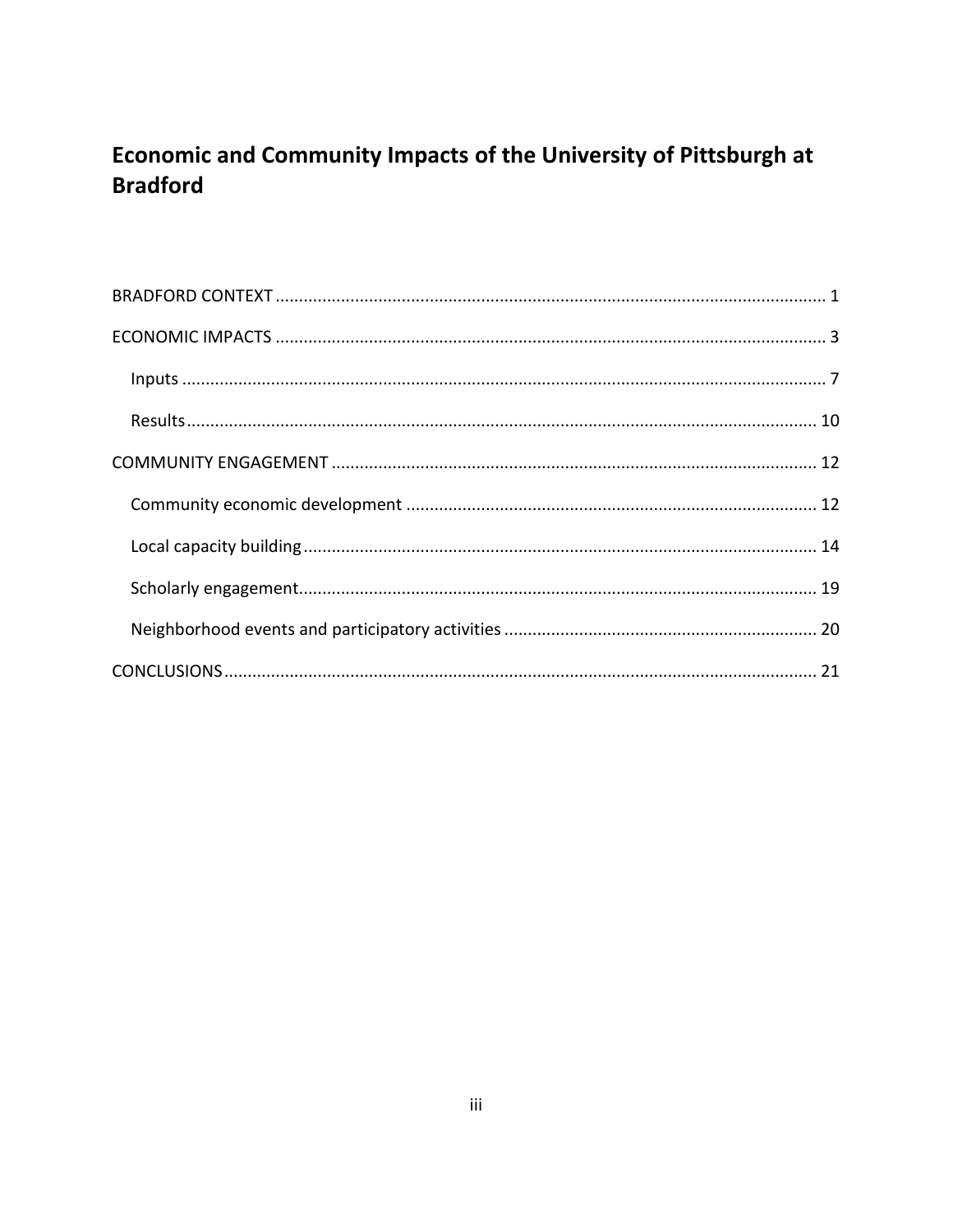## **Economic and Community Impacts of the University of Pittsburgh at Bradford**

The University of Pittsburgh at Bradford plays an important role in the community and economic life of McKean County and the North Central region of Pennsylvania. The impact of Pitt-Bradford has evolved over the decades, as the institution has grown and developed, but, in recent years, it has become an increasingly influential force in Bradford, McKean County and the North Central region of Pennsylvania. Pitt-Bradford embarked on systematic strategic planning in 2003 to grow the institution and expand its impact in the region, and over the decade, it has succeeded in both.

Higher education institutions in Western Pennsylvania perform multiple roles in their municipalities and regional economies. Most importantly, they educate our next generation, which represents a critical component for most regional economies. Higher education institutions are also among the largest employers in their regions, having important economic impact roles. Their importance extends from economic development to community impacts, as well as their important work involves civic engagement in their local communities.

The University of Pittsburgh at Bradford was established in 1963, and, over its first fifty years, the institution has seen a remarkable growth and change. From a two-year regional campus institution of the University of Pittsburgh, today Pitt-Bradford has over 1,600 students, most of whom remain at the institution for their full four-year program. Pitt-Bradford offers 36 majors in its four-year degree programs, with 2 graduate degrees, 5 associate degree programs. More than forty percent of Pitt-Bradford students are the first in their family to attend a higher education institution and over 90 percent receive some form of financial aid.

As Pitt-Bradford has developed and grown, so has recognition of its multiple roles as an institution: teaching, research, job-related training, community involvement, engaged scholarship and service learning, volunteerism, recreation and enrichment. Its maturation as a community presence is well developed, and, as a result, it has become an important *anchor* institution in McKean County and the North Central Pennsylvania region. It is a major source for economic and community development in helping to improve the quality of life in the region and, as the institution moves into its second half century, it will continue to expand its impacts in the region.

## <span id="page-4-0"></span>**BRADFORD CONTEXT**

As in many communities across Western Pennsylvania, Pitt-Bradford is located in a county and a community that faces significant challenges due to the interrelated loss of both industrial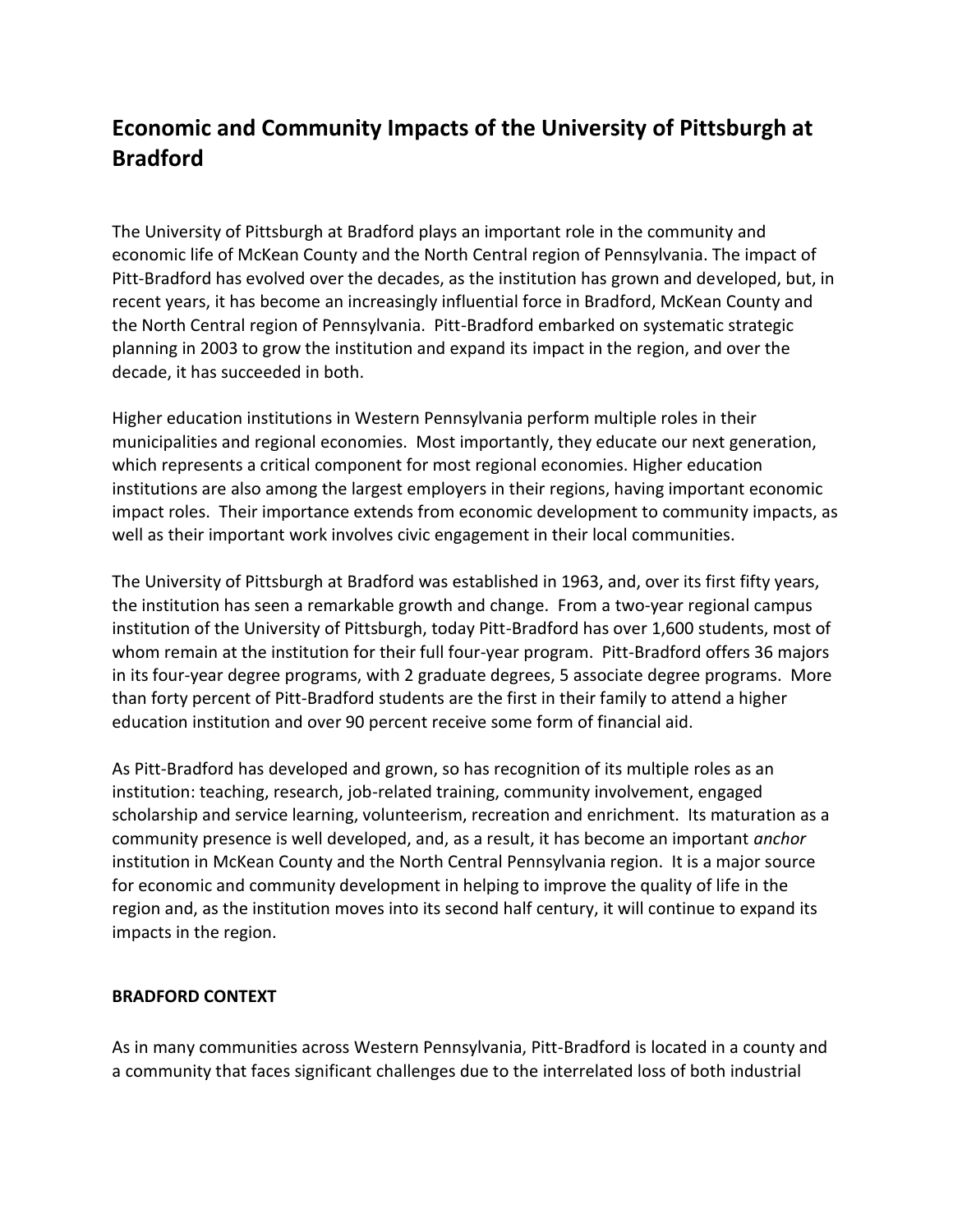## *Economic and Community Impacts of the University of Pittsburgh at Bradford, 2012*

activity and population over decades.<sup>1</sup> The city of Bradford had a population of 8,770 in 2010, down 4.4 percent from 2000 and an 8.8 percent drop from 9,625 residents in 1990. The region has seen losses in manufacturing, retail and employment. Nevertheless, Bradford is still the most significant economic generator in North Central PA and the most important center of employment between Erie and State College.

The pillars of the Bradford area economy are: a) oil and gas refining, b) paper and wood production, and c) metal fabrication. The oil and gas industry, a long-standing specialization for this part of Pennsylvania, is crucial to the regional economy, both in terms of current employment, future prospects and research. The American Refining Group (ARG), a company that was re-structured and expanded under new owners in the mid-1990s, plays a major role in the range of employment opportunities both for Pitt-Bradford graduates and for the workforce at large, and has long standing ties to the University.

The Zippo Corporation, probably the region's most widely known company, continues to market successfully the metal lighters that were originally sold in the 1930s. Zippo purchased W.R. Case and Sons and, in recent years, has expanded into other fields as well. Zippo/Case is not only the largest single employer in town, 1,117 employees in 2009, and the 2<sup>nd</sup> largest employer in McKean County, it is also a major regional marketing asset because of the worldwide recognition of its products.

Other significant corporations located in Bradford or nearby include: Bradford Forest Inc. (hardwoods), Bradford Forest Products, Allegheny Bradford Corp. (sanitary stainless steel products), Dresser Manufacturing (pipe fittings, valves and couplings), Georgia Pacific Packaging (corrugated cardboard products), KOA Speer Electronics (distributor of electronic components), Keystone Powdered Metal Products (powdered metal parts), Microtech Knives (firearms and cutlery for the military and law enforcement), Saint-Gobain Containers, Wal-Mart, and Werzalit (wood products.)

There are also significant employers in the governmental and non-profit sectors and these are among the largest employers in McKean County: Bradford Regional Medical Center, Beacon Light Behavioral Health, Bradford Area School District, Federal Correctional Institute—McKean and the University of Pittsburgh at Bradford.

The range of employment opportunities is unusual for a town the size of Bradford and a rural region. In comparison to many other small Western Pennsylvania towns where the economic

 $\overline{a}$ 

<sup>&</sup>lt;sup>1</sup> Though Pitt-Bradford is located in Bradford Township and not the city of Bradford, its proximity and presence make Bradford the "home" community for the purposes of understanding the institution's role in civic engagement. It is equally engaged in Bradford and Foster townships, but the extensiveness of its presence in Bradford is more of the focus of this section.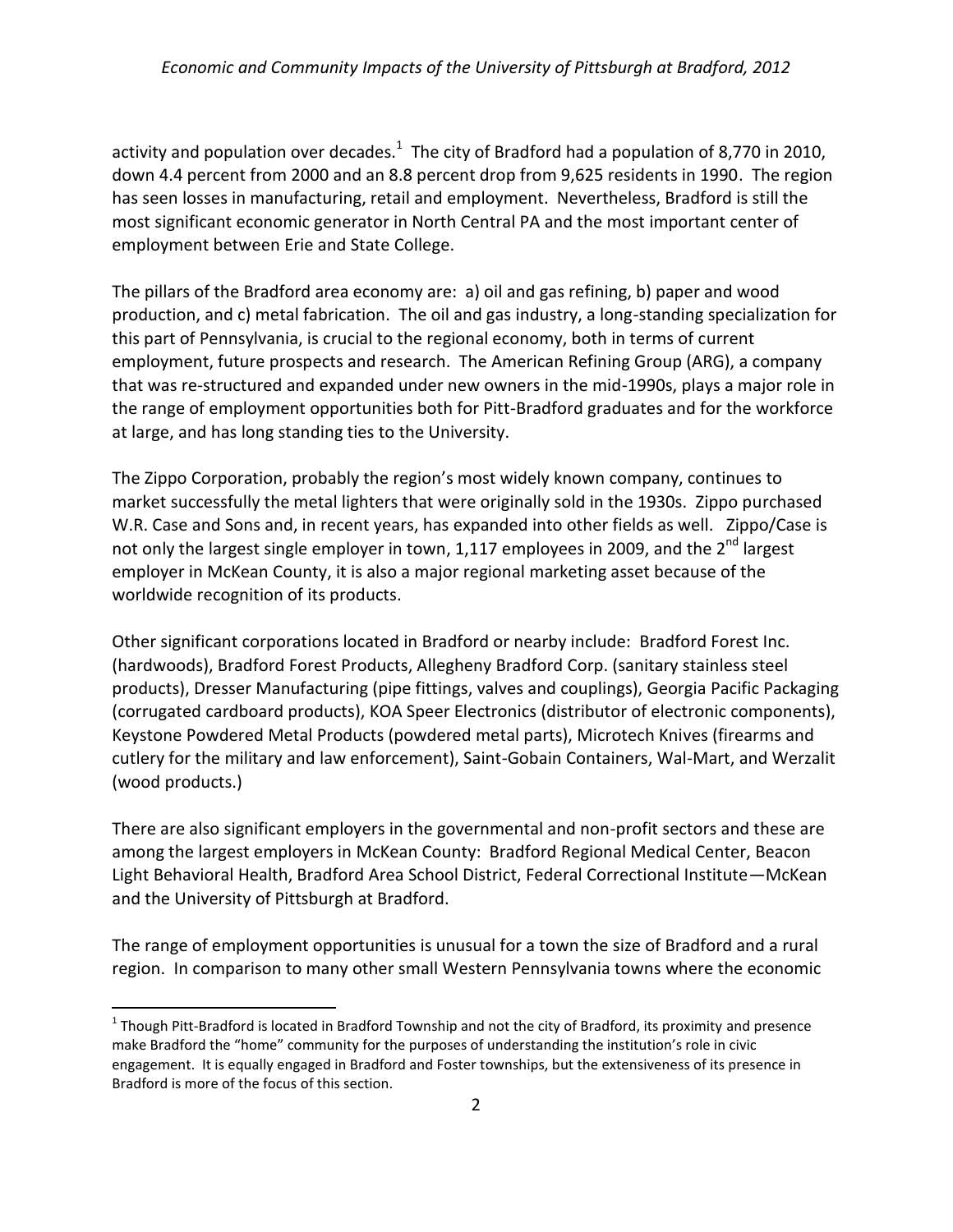base has declined, the regional economy retains an expansive private sector base alongside a significant group of governmental and non-profit organizations. There is a strong basis for future growth and the University is a critical element in this process.

#### <span id="page-6-0"></span>**ECONOMIC IMPACTS**

This report estimates the economic impact of the University of Pittsburgh at Bradford in McKean County and the greater North Central region of Pennsylvania. Pitt-Bradford's economic impact on employment, income and economic output in the economy in the Bradford area goes beyond the direct expenses of the University. We estimate economic impacts through a regional input-output model that uses the institution's revenues and expenditures, student data, investment returns, and off-campus spending by students, parents, alumni and other visitors to calculate the total economic impact of the institution on the region.

That the University of Pittsburgh at Bradford is a unique institution is reflected in both its history and geography. That is important in estimating its economic impact with an Input-Output model. The fact that no college or university existed in the region before Pitt-Bradford was established in 1963 argues that as an economic engine, Pitt-Bradford is entirely a net gain for the county and region. The institution is competitively selling a product to students who have the option of enrolling at other institutions elsewhere in Pennsylvania or in other states. By attracting students from elsewhere and retaining local students who could have enrolled elsewhere, the spending of both Pitt-Bradford and its enrolled students contributes to the size and growth of the region's economy.

Students who come from the local region and students who come to Pitt-Bradford from outside the region are treated somewhat differently in the model. For those students who come from outside the region, it is likely that many of them would have enrolled elsewhere if the University of Pittsburgh at Bradford were not an option and thus, would have taken their economic activity to other locations. They bring dollars to the region.

Direct economic impact also is derived from local students who attend Pitt-Bradford instead of attending college out of the area. When local students enroll at the local institution, the economic activity they generate is retained in the region, creating an import substitution effect. For this reason, the economic impact analysis can be interpreted as if the bulk of the economic activity being generated were regional "exports," that is economic activity that would not have occurred in the region, if not for the presence of Pitt-Bradford.

The direct economic impacts presented in here are based on financial data provided by the University of Pittsburgh at Bradford supplemented by calculations based on assumptions discussed in the following sections. The direct economic impacts are assumed to include all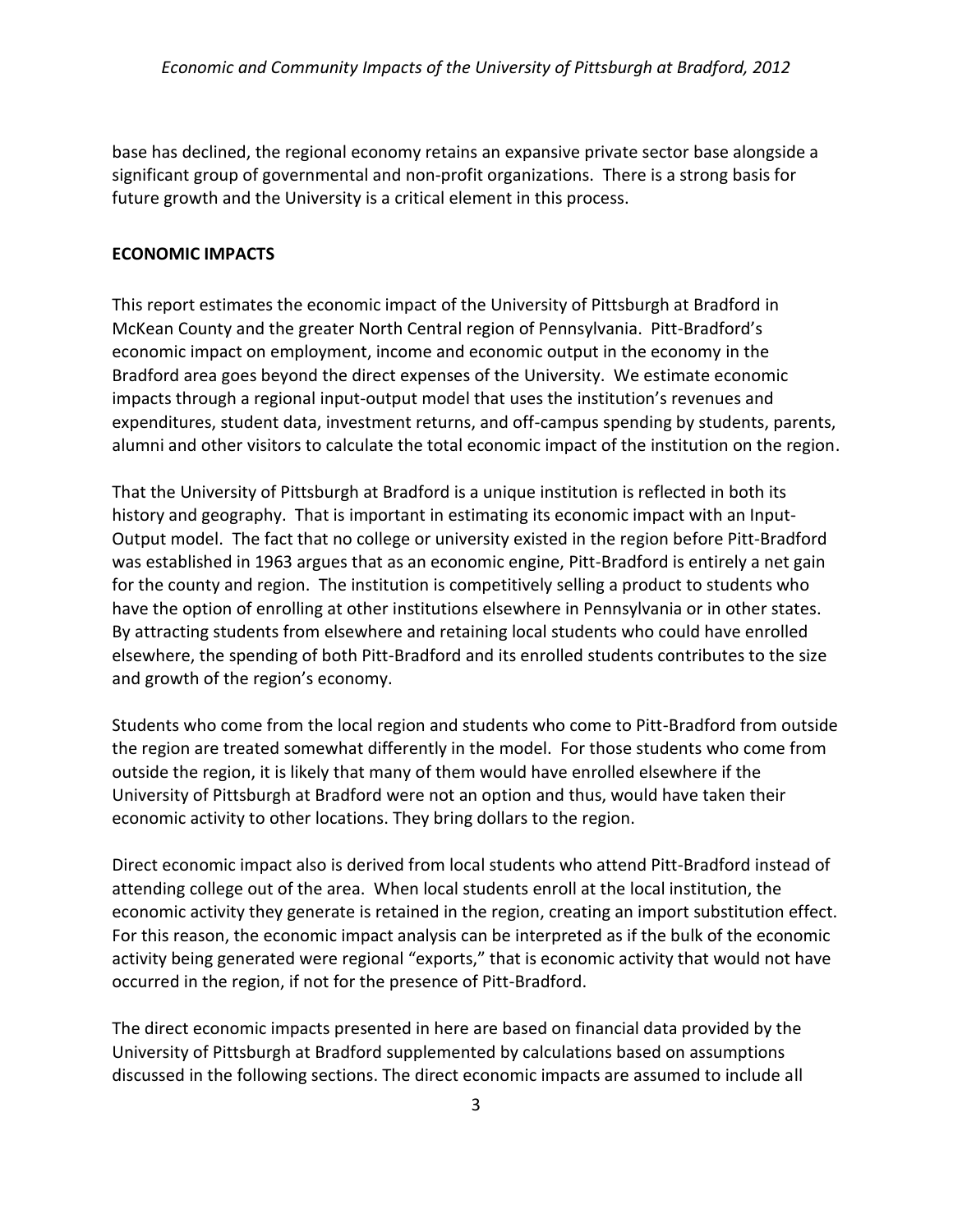## *Economic and Community Impacts of the University of Pittsburgh at Bradford, 2012*

institutional expenditures at the University of Pittsburgh at Bradford campus as well as the subset of expenditures of students enrolled at the institution where those expenditures are not captured by direct expenses of the university itself. These additional expenditures will include 1) housing for students who are not residents of university-owned or leased housing and food, and 2) related expenditures for those expenditures not captured by university services and billed to students directly.

The total economic impacts, including total spending, total jobs, and total value added (gross domestic product), were calculated using the IMPLAN economic impact software package. The specific geography studied using the IMPLAN software included the counties of McKean, Elk and Warren in Pennsylvania and Cattaraugus County, New York (see Figure 1). Other nearby counties, including Cameron, Potter and Forrest, were excluded because their small population and employment base limited the data available for them; their inclusion would only have minimal impacts on the final results.

## **Figure 1. Four County Economic Model Region**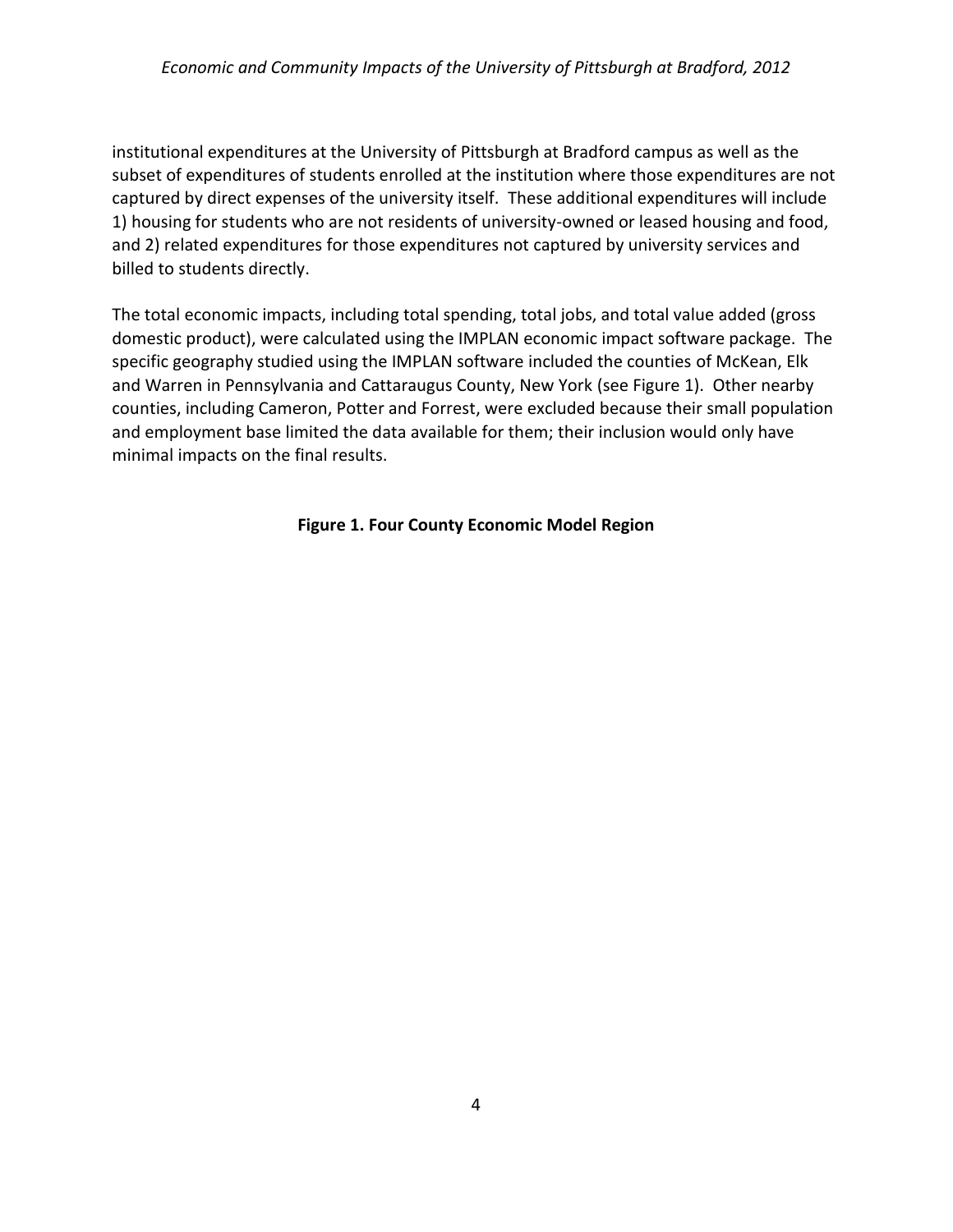

This economic impact calculation was completed using IMPLAN version 3 model distributed by MIG Inc. IMPLAN is a standard economic impact tool based on Input-Output methodology. The IMPLAN model traces back to work by the U.S. Forest Service to develop an impact model in the late 1970s that focused on forestry and resource based communities. As such, it is an ideal model for studying the regional economies of areas such as North Central Pennsylvania. Beginning in the 1980s, the University of Minnesota developed a version of the IMPLAN model for a broader range of users and in the 1990s, the Minnesota IMPLAN Group (MIG) was formed to maintain and update the IMPLAN model. The University Center for Social and Urban Research used the basic IMPLAN data from the MIG group for the following four counties: McKean, Elk and Warren in Pennsylvania and Cattaraugus in New York. Except where specified, all results presented represent the total economic impacts across these four counties, though the bulk of all impacts is estimated to occur in McKean County.**<sup>2</sup>**

 $\overline{a}$ 

 $^2$  The basic methodology for setting up the IMPLAN model follows from Alward (1999).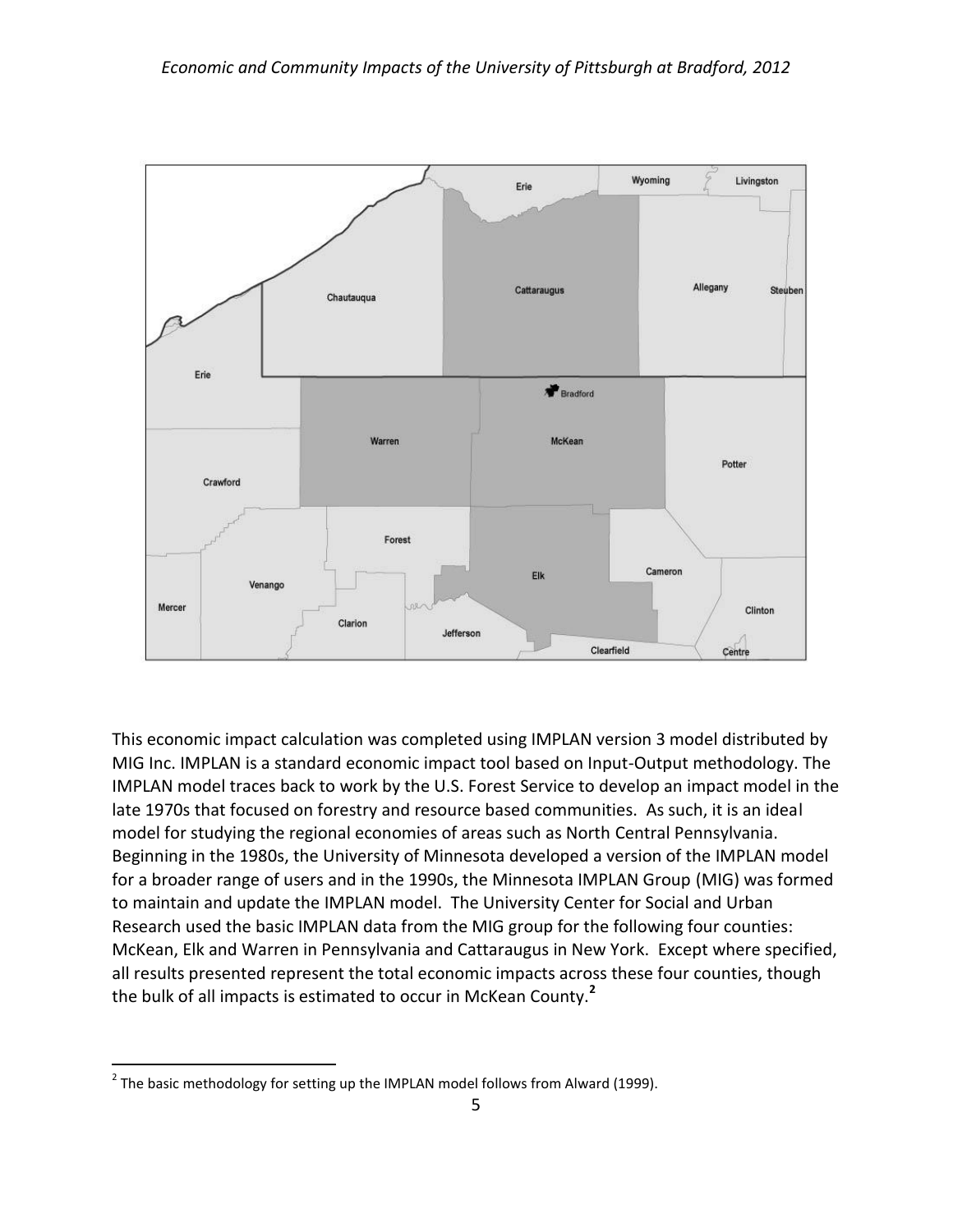Input-Output analysis examines the linkages across industries in a specific region. Because most establishments purchase goods and services from other establishments in a given region, the total economic impact for an enterprise is not limited to its direct impacts. Direct impacts are generated by the spending and economic activity of a specific establishment. Input-Output models then trace the flow of those direct purchases and expenditures to the indirect and induced spending they generate. These flows are measured as originating with a change in economic activity from direct spending in the region, in this case from the University of Pittsburgh at Bradford. Indirect economic impact is created by the supply requirements and linkages of the project or institution analyzed. Indirect economic activity is also measured as indirect employment, also called intermediate employment. Induced economic impact is generated from the purchases made from the wages and salaries directly distributed to workers, and induced employment means the jobs that are created by the re-spending of these wages by both the employees of the project being analyzed and the employees of any secondary economic activity simulated by the project. For this study the change is the total economic activity associated with the University of Pittsburgh at Bradford.

In addition to the expenditures of Pitt-Bradford itself as captured by university accounting, a significant amount of economic activity is generated by enrolled students and their spending activity within the region. Patterns of student spending are presumed to differ between those residing in university housing and those residing in the community. For students staying in oncampus housing, all food and housing expenditures are presumed to be provided university services which will be captured by the university's direct expenditures.

Students residing on campus are presumed to use university-provided services for their primary food expenditures, with estimated additions. Certain other expenditures including courserelated books and specific services provided by the campus on a fee basis will be captured by the direct expenses of the university itself. Students in off-campus housing may directly generate housing demand in the local community and are presumed to generate demand for food and meal services during the portions of the year they reside in the region.

The economic impact of the Bradford Campus includes both the impact of its ongoing operations and capital expenditures which vary over time. The economic impact here includes the total project expenditures on capital projects in 2011. While the economic impact associated with capital projects, generally construction expenditures, are temporary in themselves, the sustained level of capital expenditures has been increasing. Average capital project expenditures have exceeded \$6.4 million annually over the years 2001 through 2011, significantly higher than the average level of capital expenditures of \$987,000 dollars annually between 1996 and 2000 (see Figure 2).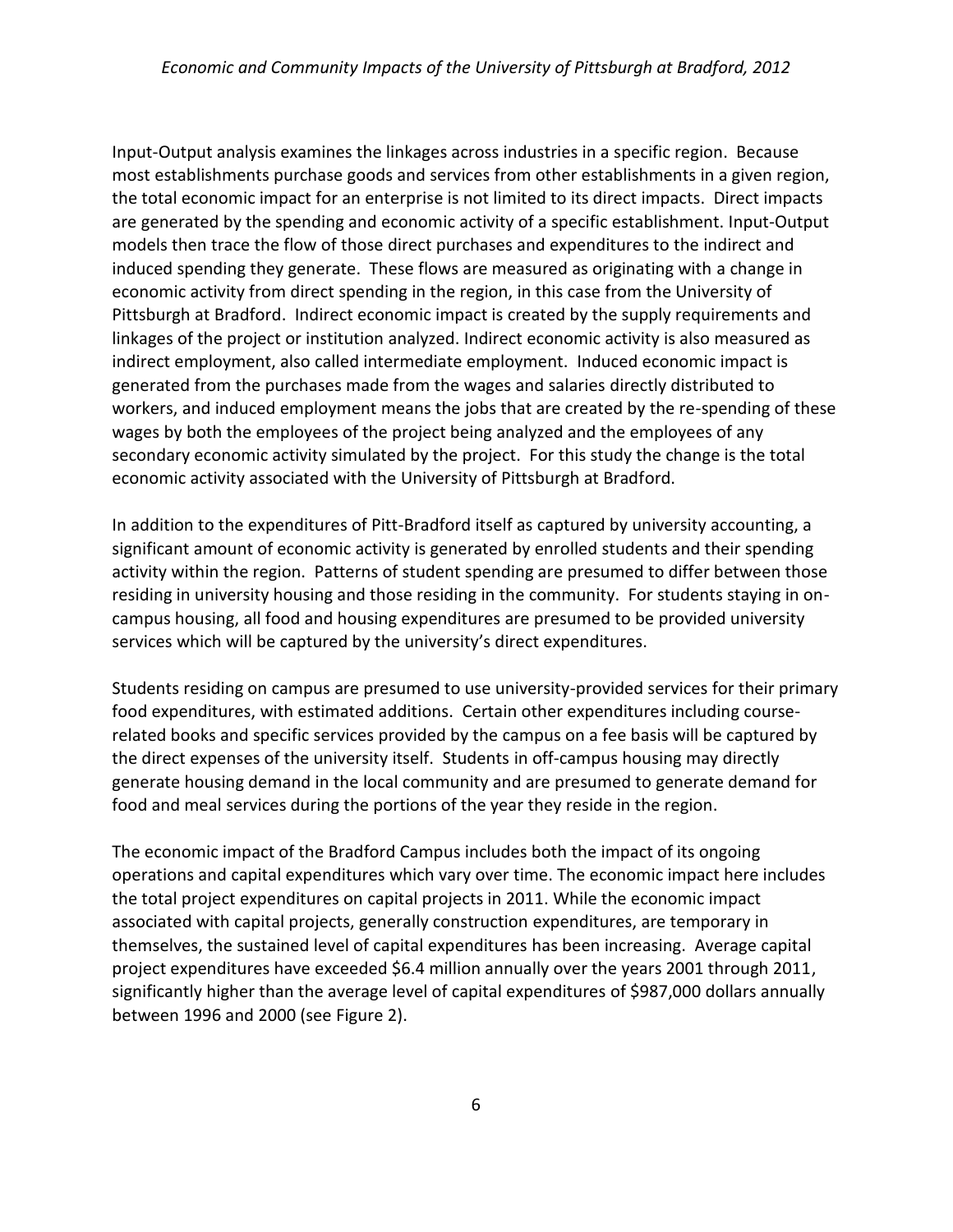



## <span id="page-10-0"></span>*Inputs*

 $\overline{a}$ 

Direct spending of the University of Pittsburgh at Bradford for fiscal year 2010-2011 (July 1 through June 30) was calculated to be \$39.7 million in FY2011 (see Table 1). This amount was used as the primary input into the IMPLAN model.<sup>3</sup> Following spending on salaries, fringes and supplies, auxiliary fees and capital projects for construction added an additional \$16.0 million to UPB expenditures in 2011.

|  |  | Table 1. University of Pittsburgh at Bradford Expenditures by Entity, 2011 |  |
|--|--|----------------------------------------------------------------------------|--|
|--|--|----------------------------------------------------------------------------|--|

| Area                         | <b>Expenditure</b> |            |
|------------------------------|--------------------|------------|
| <b>Education and General</b> | S                  | 21,326,579 |
| <b>Auxiliary fees</b>        |                    | 7,169,184  |
| Restricted                   |                    | 1,166,896  |

<sup>3</sup> University direct expenditures were allocated among IMPLAN Sectors #293: *Private junior colleges, colleges, universities and professional* (also NAICS industry code 6112-3),#413: *Food services and drinking places*, #386 *Business Support Services*, #393, and *Other private educational services*. .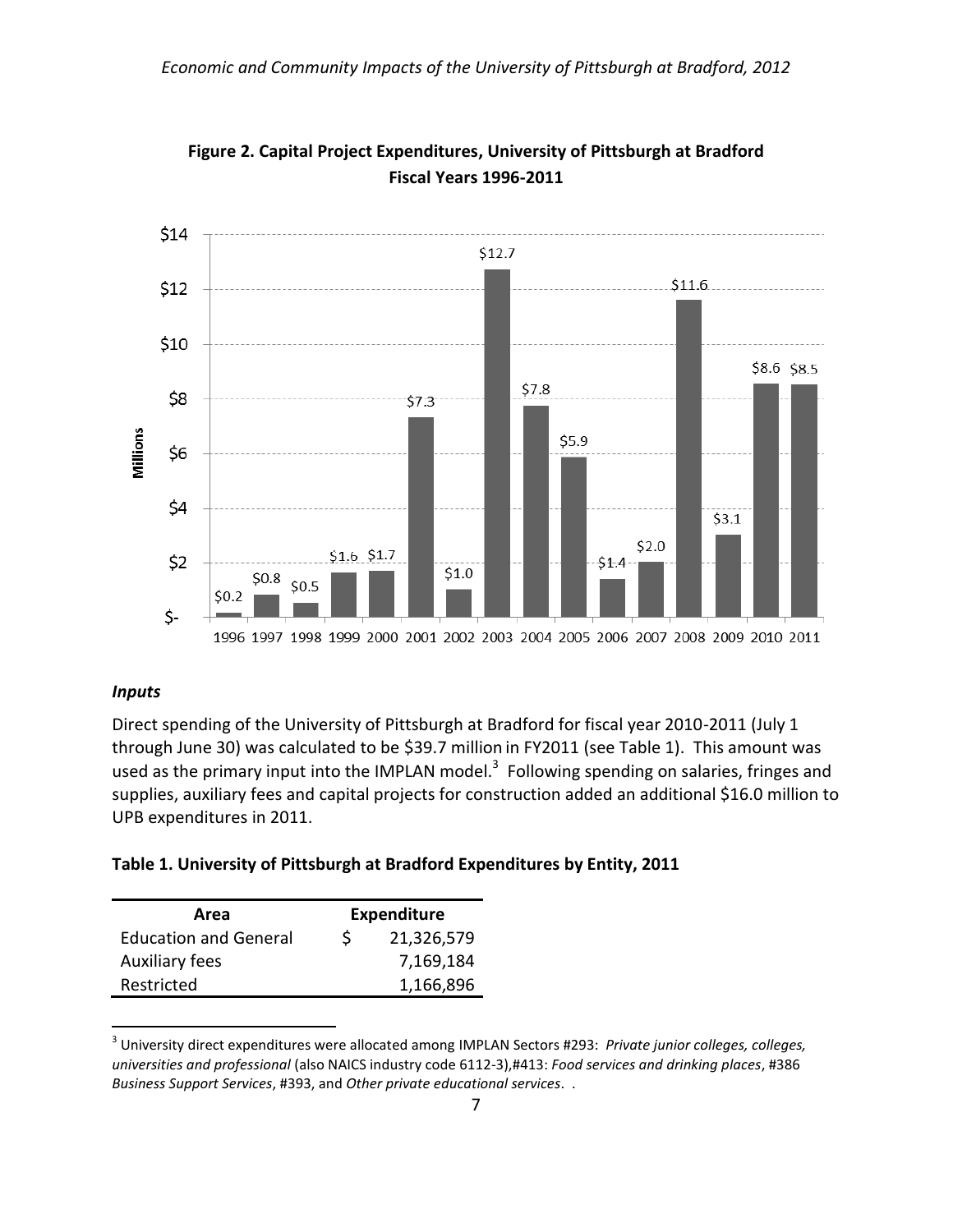| Sponsored programs |   | 930,732    |
|--------------------|---|------------|
| Capital projects   |   | 8,810,591  |
| Agency             |   | 270,765    |
| Total              | S | 39,674,747 |

 $\overline{a}$ 

The largest amount of direct economic activity not captured by the university's own expenses comes from additional student spending. These expenses are included both for students residing in university housing and for those who reside off-campus. For the 2010-2011 year, Pitt-Bradford enrolled 1,463 full time and 129 part time students. The full time students included 963 students residing in university housing and 465 students who were not residents of university housing. The impact of housing expenses for on-campus students are captured in the university's direct expenses above as largely auxiliary fees. Students in off-campus residences can be expected to have a direct impact on local real estate markets. Even in situations where students reside at home, if they were to attend school elsewhere, it is likely they would incur expenditures for housing in another region. The ability to capture or retain those expenses is considered a benefit to the region and is included for all off-campus fulltime students.

To estimate the spending on housing for students not living in University housing, estimates for housing costs were obtained from the American Community Survey (U.S. Census, 2012). In the 2006-2010 period, the median gross rental housing costs per person in McKean County were \$553 per month. This results in total real estate expenses of \$2.4 million for the year. These real-estate specific costs were input into the model as industry changes for IMPLAN sector #360 Real estate establishments.

While many students were residents of the region prior to matriculation at Pitt-Bradford, a basic assumption is that those students would seek similar opportunities outside the region, creating a potential loss of economic activity when local students matriculated to institutions elsewhere. This situation is not presumed to be the case for part-time students. Based on an assumption that the part-time students would likely not leave the region if not enrolled at Pitt-Bradford, the additional spending of these part-time students is not included in the inputs to the economic impact model.

We also estimate the food expenses for students living in off-campus housing. Off-campus students are presumed to spend an average of \$268 per month on food expenses not including prepared meals and other expenditures at eating and drinking establishments.<sup>4</sup> For the 465

<sup>&</sup>lt;sup>4</sup> The U.S. Department of Agriculture (USDA) 2011 estimate of average expenditure for food per month for a single person, aged 19-50, with a moderate budget was \$329.35. Based on other research, student expenditures for non-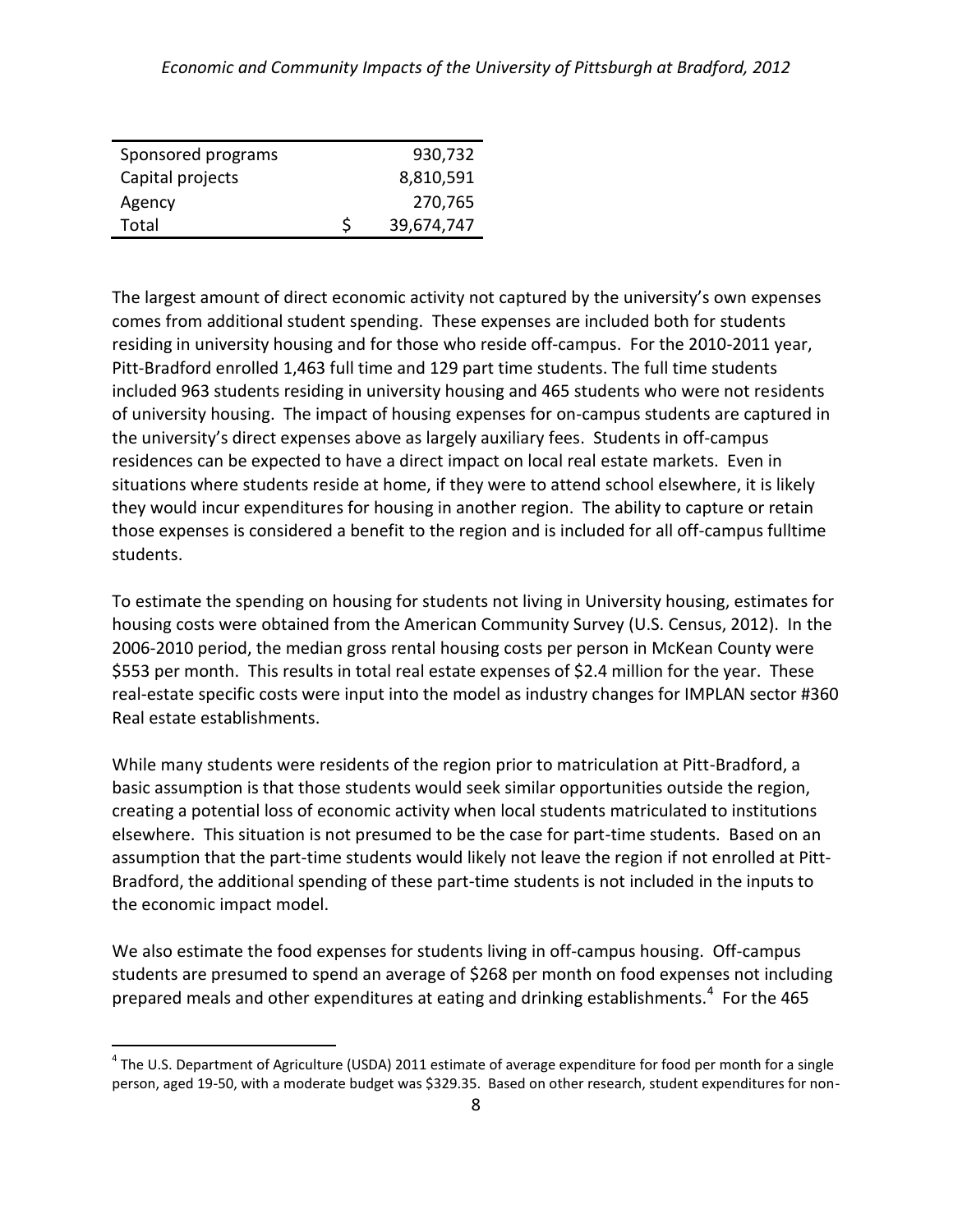## *Economic and Community Impacts of the University of Pittsburgh at Bradford, 2012*

students living off-campus who are presumed to be in the Bradford area year-round, the total food expenditures are estimated to be \$1.5 million per year. These total food expenses were input into the model via a change in industry sales for IMPLAN sector #324 *Retail Stores – Food and beverage*.

Finally, students spend other money in the region. Students residing both on campus and offcampus were presumed to buy meals and beverages at restaurants and other establishments in Bradford and the area. This generates an additional \$93 of spending per student per month, for a total amount of additional food and beverage spending of \$1.2 million over the course of the year.<sup>5</sup> Student discretionary spending other than on housing and food expenditures is estimated to be \$366<sup>6</sup> per student with on campus students presumed to reside in the region part of the year while off-campus students are presumed to reside in the region twelve months per year. These expenses are spread over a number of individual industries that are an input into the model via IMPLAN sector #426 *Retail Stores – general merchandise*. Pitt-Bradford students were estimated to contribute an additional \$10.8 million in spending for goods and services in the local economy in 2011 (see Table 2).

 $\overline{a}$ 

prepared food were less than for non-students. A ratio of 81 percent for student/non-student food expenditures was based on Paulin (2001).

<sup>&</sup>lt;sup>5</sup> Also based on Paulin (2001), a ratio of 34 percent between expenditures of 'Food away from home' and 'Food at home' for college students was employed.

 $^6$  An estimate of these discretionary expenses other than room and board comes from Harris Interactive (2002) which estimated that in that 2002, college students spent an average of \$287 a month on discretionary items, such as snacks, entertainment, travel and technology, or \$366 per month in 2012, adjusted for inflation.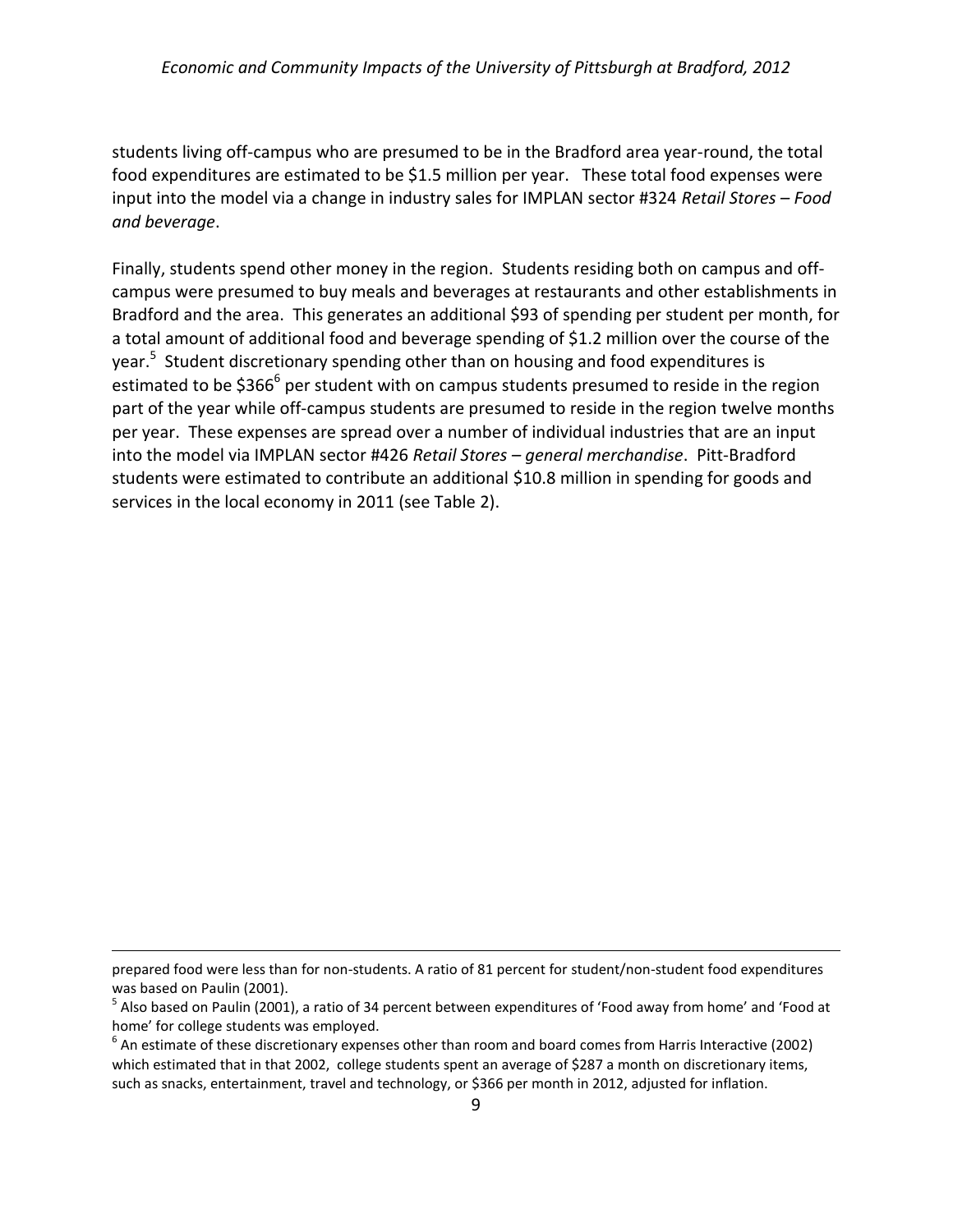| <b>Expenditure</b>                    | <b>Number</b> | Amount        |
|---------------------------------------|---------------|---------------|
| <b>Off-campus students -- housing</b> | 465           | \$2.4 million |
| Off-campus students – food expenses   | 465           | 1.5 million   |
| All students, discretionary spending  | 1,592         | 5.7 million   |
| <b>Total Effect</b>                   |               | \$9.6 million |

### **Table 2. Local Expenditures by University Students for Goods and Services, 2011**

#### <span id="page-13-0"></span>*Results*

Using the IMPLAN model, the total economic impact of the University of Pittsburgh at Bradford in 2011 for McKean County and a four county region of North Central Pennsylvania was \$67.5 million. This economic activity produced a total of 740 jobs. These impacts reflect permanent and long-term changes in the region's economy that result from the ongoing operation of the campus.

The breakdown of how this economic impact is distributed between direct, indirect and induced economic activity is summarized below. The direct effects of \$45.3 million (see Table 3) and 555 jobs reflect both the economic activity of the university campus itself and the direct impact of expenditures of resident students within the community. Indirect economic effects of \$10.3 million and over 77 jobs are generated by the supply requirements and linkages of the project or other economic activity analyzed. Induced economic impact of \$11.8 million and over 106 jobs results from the further re-spending of wages by both university employees and the economic activity that spending generates within the community.

#### **Table 3. Economic Impact Summary – University of Pittsburgh at Bradford, 2011**

| <b>Value Added</b> | Output       |
|--------------------|--------------|
| \$21,950,422       | \$45,330,599 |
| \$5,932,457        | \$10,346,152 |
| \$7,151,103        | \$11,795,994 |
| \$35,033,982       | \$67,472,745 |
|                    |              |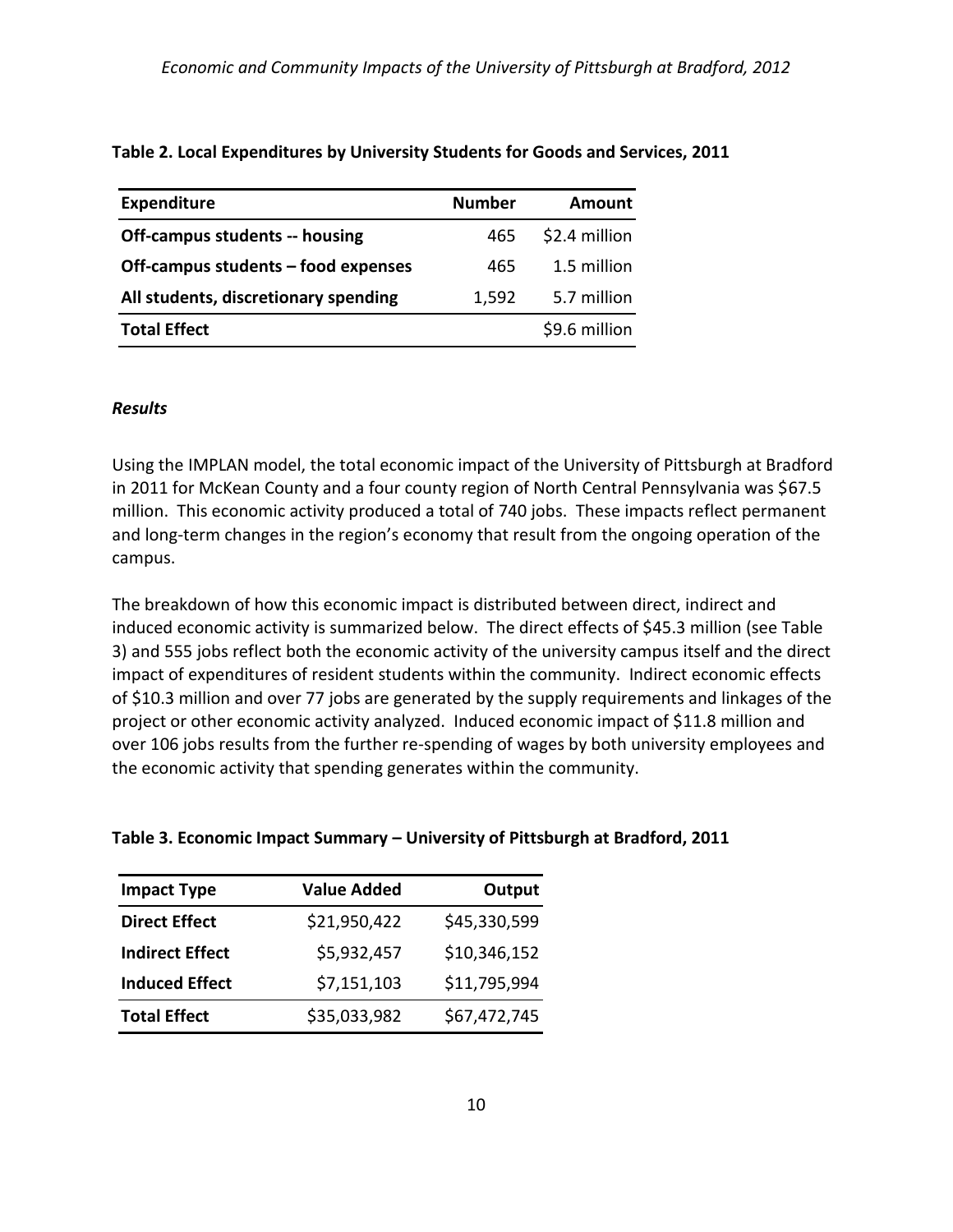Economic impact can be measured in multiple ways. Economic output is the broadest measure of economic impact and includes purchases of intermediate goods, plus value-added, or compensation and profit. Output can also be thought of as gross sales. If the university were not to exist, some jobs and economic activity would shift within the region. Value added is a measure of Gross Regional Product, analogous to the national concept of Gross Domestic Product (GDP) that broadly reflects the net impact of the university compared to an alternative where the institution was not present in the region. Labor income measured here also reflects the net impact on the region's economy compared to the alternative without the campus.

The institution's net contribution to Gross Regional Product was estimated to be \$35 million in 2011. A total of 740 jobs can be attributed to the University of Pittsburgh at Bradford in 2011. This includes direct full-time equivalent jobs of 555, plus the indirect and induced jobs generated by employee spending and University induced expenditures (see Table 4).

| <b>Impact Type</b>     | <b>Employment</b> | Labor Income |
|------------------------|-------------------|--------------|
| <b>Direct Effect</b>   | 555.4             | \$16,715,777 |
| <b>Indirect Effect</b> | 77.5              | \$2,500,229  |
| <b>Induced Effect</b>  | 106.8             | \$3,545,638  |
| <b>Total Effect</b>    | 739.8             | \$22,761,644 |

#### **Table 4. Employment Impacts of the University of Pittsburgh at Bradford, 2011**

The impacts of Pitt-Bradford extend across many sectors of the economy beyond the educational sector. University purchases, salaries paid to faculty and staff, and student spending all generate additional economic impacts in the region. The impacts are concentrated in local goods and services, including the hospitality industry, business support services, food services, retail stores, real estate establishments, hospitals, and health practitioners.

In summary, the economic impacts reported here represent the permanent and long run impacts of the University of Pittsburgh at Bradford on the region. The estimates are inherently conservative in nature. Being based on the direct expenditures of the university and direct expenditures of the students while enrolled at the University, the estimates reflect the economic impact of Pitt-Bradford as if it were a commercial enterprise operating in the region. Intangible benefits of the university e.g. enhancing the human capital of the region, go beyond the economic impacts quantified here and are discussed in the following section.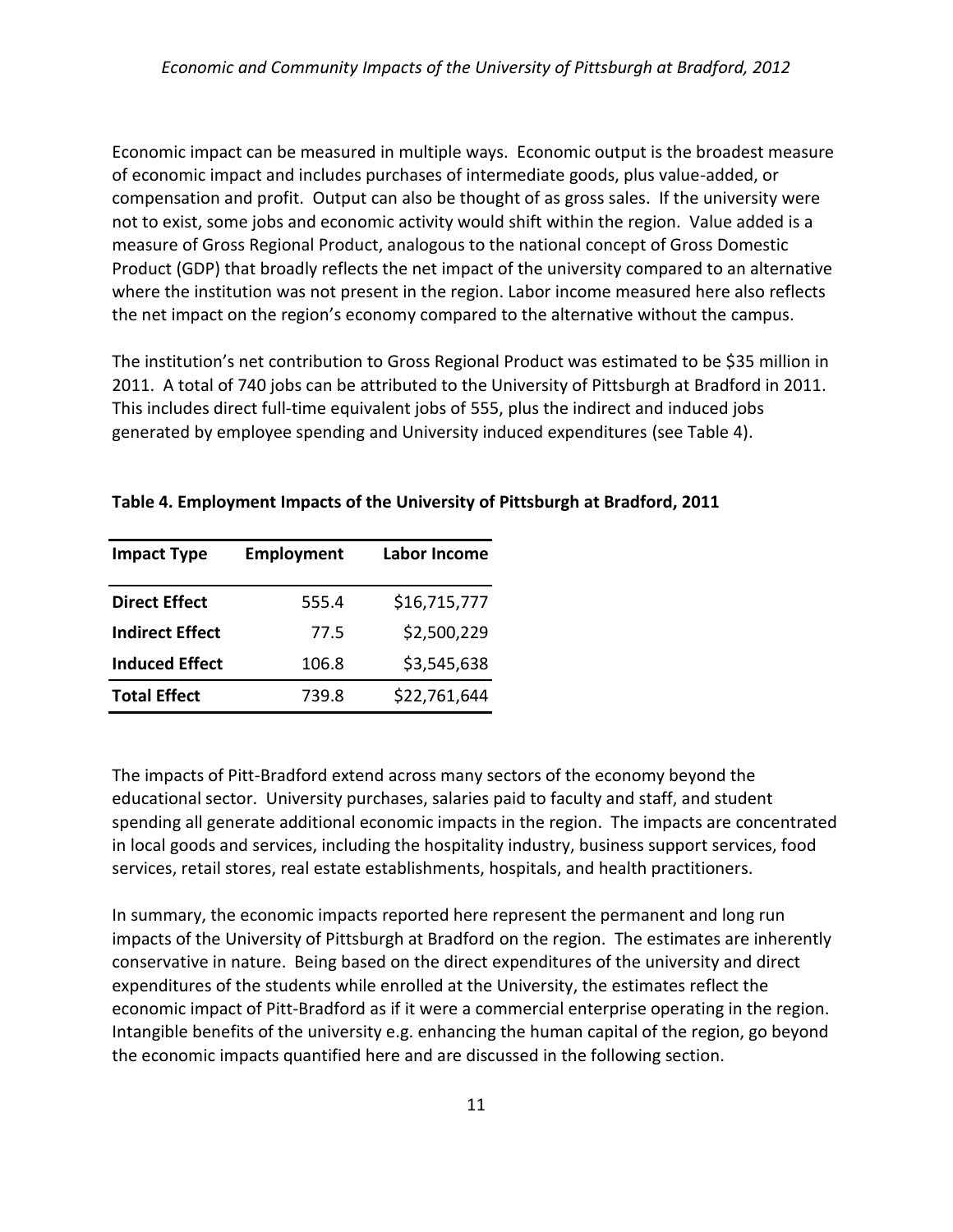## <span id="page-15-0"></span>**COMMUNITY ENGAGEMENT**

Pitt-Bradford plays an important community role in the city of Bradford as well as in Bradford and Foster Townships. From our interviews, respondents clearly recognized the importance of the institution to the region and were positive about relations. Without exception, respondents supported the University's efforts to interact with the community. Several suggested ways that the university could expand its successful record of positive community relations in order to pursue more extensive partnerships throughout the region.

From a strong base in volunteer support to a growing number of service learning projects between faculty and students and community partners, Pitt-Bradford's community impact is expanding. With civic engagement efforts across the institution and faculty/student projects spread throughout the region, Pitt-Bradford today can be accurately called an "anchor institution" in McKean County and the North Central Pennsylvania region. Anchor institutions across the country have helped to create conditions and partnerships to improve conditions in their home communities and help to improve residents' quality of life. The University of Pittsburgh at Bradford plays major roles across both community and economic affairs of the area, and its engagement works well with its mission in education, service, training and increasing human capital in the region.

Anchor institutions help to improve community relations in the neighborhoods and communities "in which they reside," (Axelroth and Dubb, 2010, p. 3). We have identified four areas of community activity.

- 1. Community economic development
- 2. Local capacity building
- 3. Scholarly engagement and community partnerships
- 4. Neighborhood events and participatory activities

## <span id="page-15-1"></span>*Community economic development*

In terms of general community development for Bradford and the two adjoining townships, Pitt-Bradford has collaborated extensively with community economic development organizations, and, particularly, with Bradford's Office of Economic and Community Development. This agency serves as a facilitator for companies interested in investing in the Bradford area and handles inquiries regarding investment opportunities, real estate, economic and population information, potential investment sources. The five person staff -- four of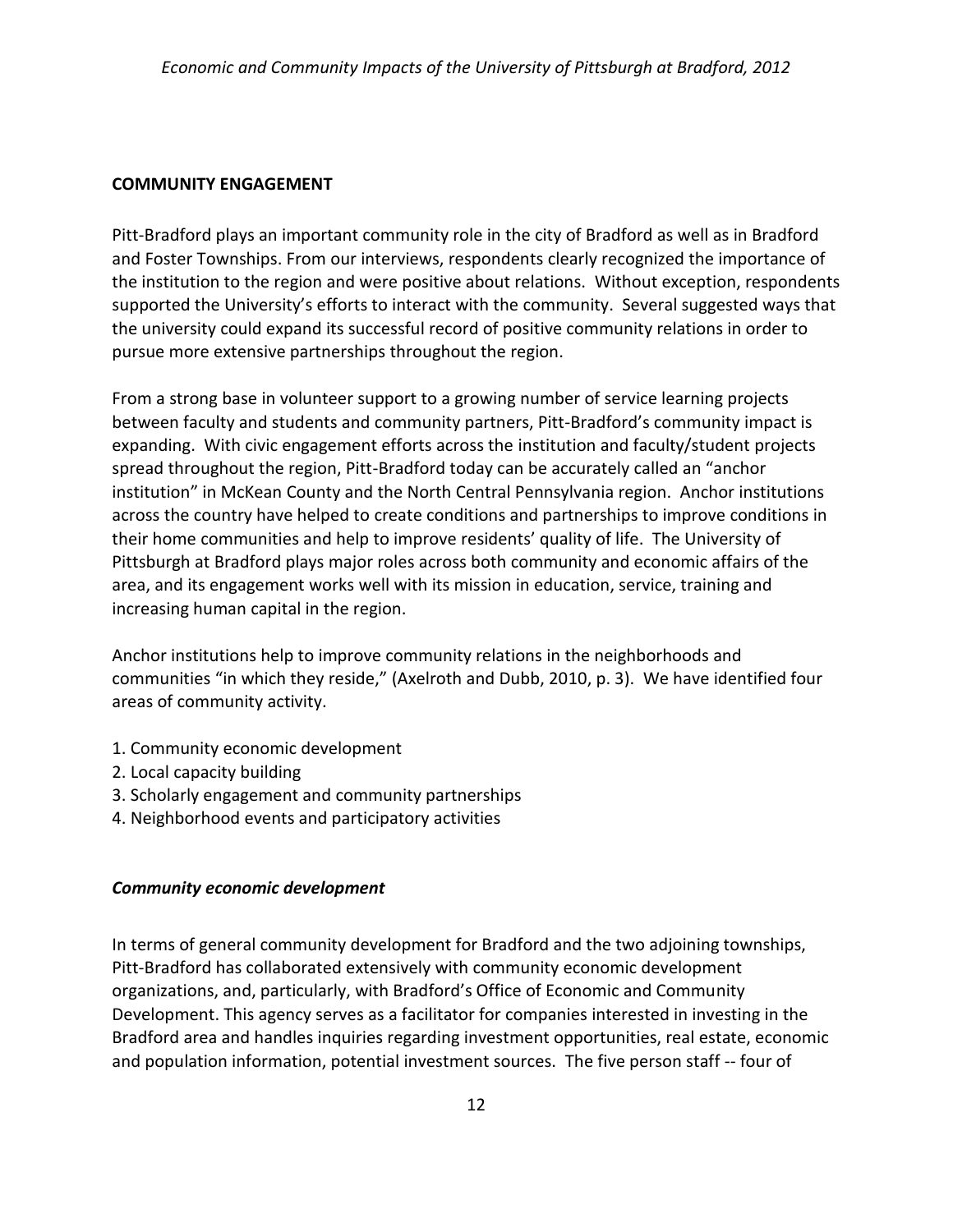which graduated from Pitt-Bradford -- manages the Bradford Development Project, a non-profit agency, the Keystone Opportunity Zones and an Enterprise Zone.

Pitt-Bradford recently participated in the development of Building a Better Bradford Master Plan, with President Livingston Alexander and Vice President Rick Esch as members of the steering committee. Under the direction of the City of Bradford Office of Economic and Community Development, the impact of this Master Plan, once completed, is expected to be significant. It includes a number of projects that focus on beautification and appeal as well as several that will have economic benefit. It builds a multi-municipal plan for the City of Bradford Foster Township, and Bradford Township. Its main elements focus on residential development, economic development, building improvements, zoning, infrastructure, health issues in McKean County, and revitalization of the core.

The University has also taken an important real estate stake in downtown Bradford through the Seneca Building. The University received the building from a donor Robert J. and Mary B. Weiss of Warren, PA, in 2006, one of the largest gifts to the institution. They gave the gift in memory of Pitt alumnus Dr. Paul Orville Keverline, with whom they owned the Seneca Building and who died in a twin-engine plane crash in 2002. The Seneca Building serves as a high-profile presence for Pitt-Bradford in downtown Bradford. With the gift, the institution invested in improving the building. Today, the Seneca Building houses the Division of Continuing Education and Regional Development, the Business Resource Center, the Center for Rural Health Practice and classrooms for continuing education, the entrepreneurship program, and a number of commercial enterprises. With a real estate holding in downtown Bradford, Pitt-Bradford has expanded its presence in the City and brought more people to downtown through its programs and other businesses in the building.

Pitt Bradford is an active partner in planning in the region, as a member of the North Central Pennsylvania Regional Planning and Development Commission, the designated Local Development District (LDD) and Rural Planning Organization (RPO) of the six counties near Bradford (McKean, Potter, Elk, Jefferson, Cameron and Clearfield). Dr. Alexander serves on the board for McKean County and thereby establishes an active link to the state LDD and RPO in the region.

An area of concern relative to community revitalization is the condition of housing in the city and the lack of rental apartments for students as well as other residents. Incentives for renovations and improvements are limited. Recognizing that student housing in downtown Bradford would have an enormous impact on the life of the town, several community agencies have attempted to interest developers in upgrades for rental housing that would attract Pitt-Bradford students. Developers, however, have not been convinced that the student market is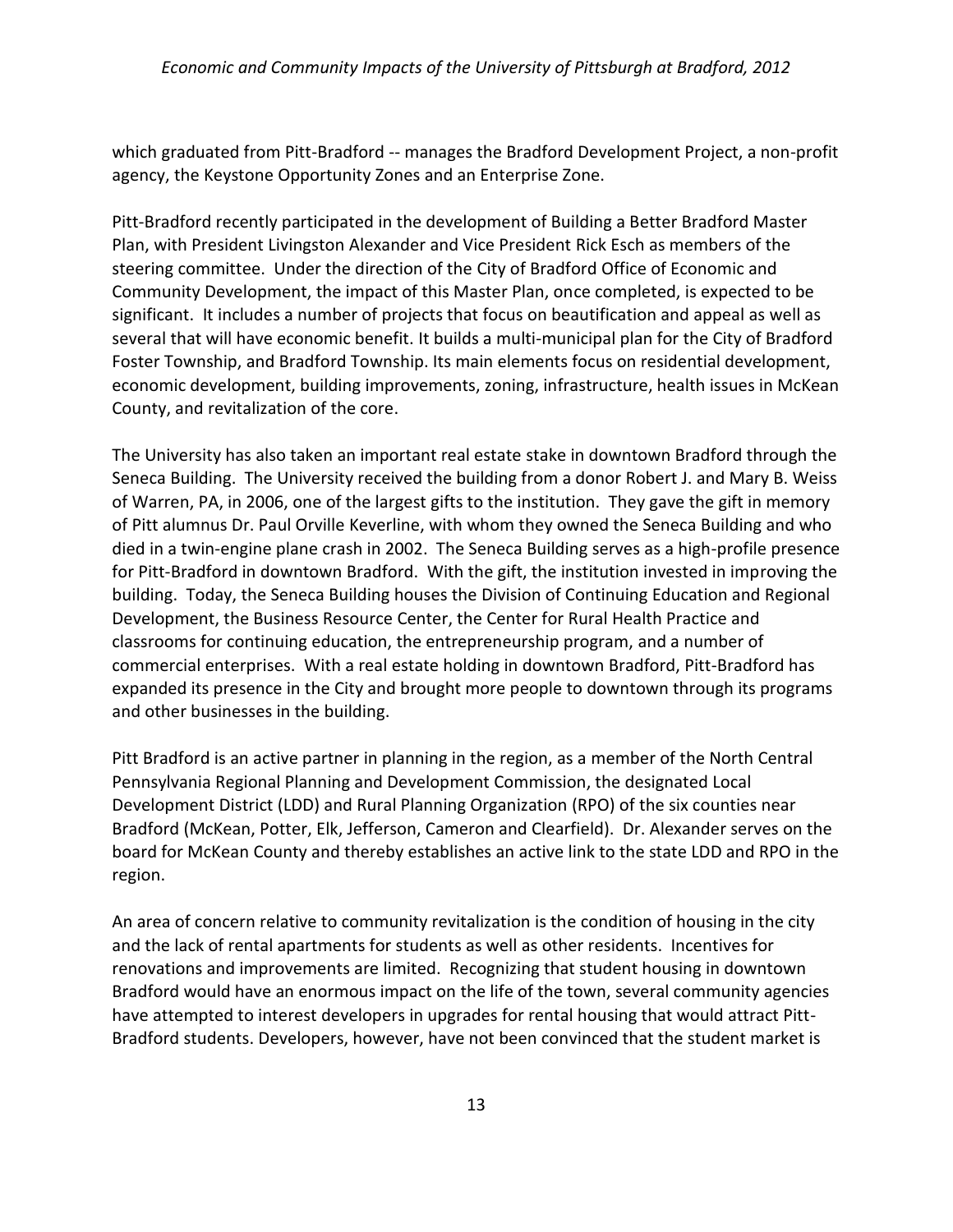sufficiently active to justify the expense of building renovations, and it appears to date that most students would rather live on campus.

## <span id="page-17-0"></span>*Local capacity building*

Pitt Bradford has had a significant positive impact on capacity building in the local economy in a number of ways. Through its numerous academic and continuing education programs, Pitt-Bradford helps to enhance and expand human capital and the skills base of the regional population. It acts to attract newcomers to the region and helps to retain educated residents. It also helps area high school students advance their education while still in high school. And it supports local industries with area-specific training and degree programs.

Pitt-Bradford has a strong continuing education presence throughout the region through its Continuing Education and Regional Development (CERD) program, which focuses on workforce education and training, youth programs, business assistance, professional development, customized trainings, camps, conferences and community engagement. Its workforce development programs extend from non-credit one-day seminars to longer-term offerings and customized training for individual firms. Through CERD, Pitt-Bradford is one of 31 educational organizations who are partners in WEDnetPA, Workforce and Economic Development Network, that provides employment training for qualifying local firms. Pitt-Bradford also operates its courses mainly from the Seneca Building but also offers off-campus courses in Kane, Coudersport, St. Mary's, Warren and Port Allegany.

The legacy of the oil industry and the importance of the energy sector in today's economy, coupled with the restructuring and resurgence of American Refining Group (ARG) in Bradford, have led to new opportunities and programs at the University. Three new Pitt-Bradford programs – criminal justice, hospitality management, and petroleum technology – are important examples of the University connecting to local employment opportunities.

In 2009, ARG and the Halloran Philanthropies donated a half million dollars to the University, with funds for a scholarship endowment and funds to establish the Harry R. Halloran Jr./ARG Energy Institute, currently led by Professor Matt Kropf. The Energy Institute is developing at a critical time for the region and represents an important opportunity for the University to expand its energy expertise in educational programming and research in the field and region.

Building on its long-term strengths, the University has reinvigorated its Petroleum Technology program, an associate degree program. Also driven by the new market in Marcellus Shalerelated opportunities, CERD offers a noncredit Landman Training program for those interested in working in oil and gas lease negotiation.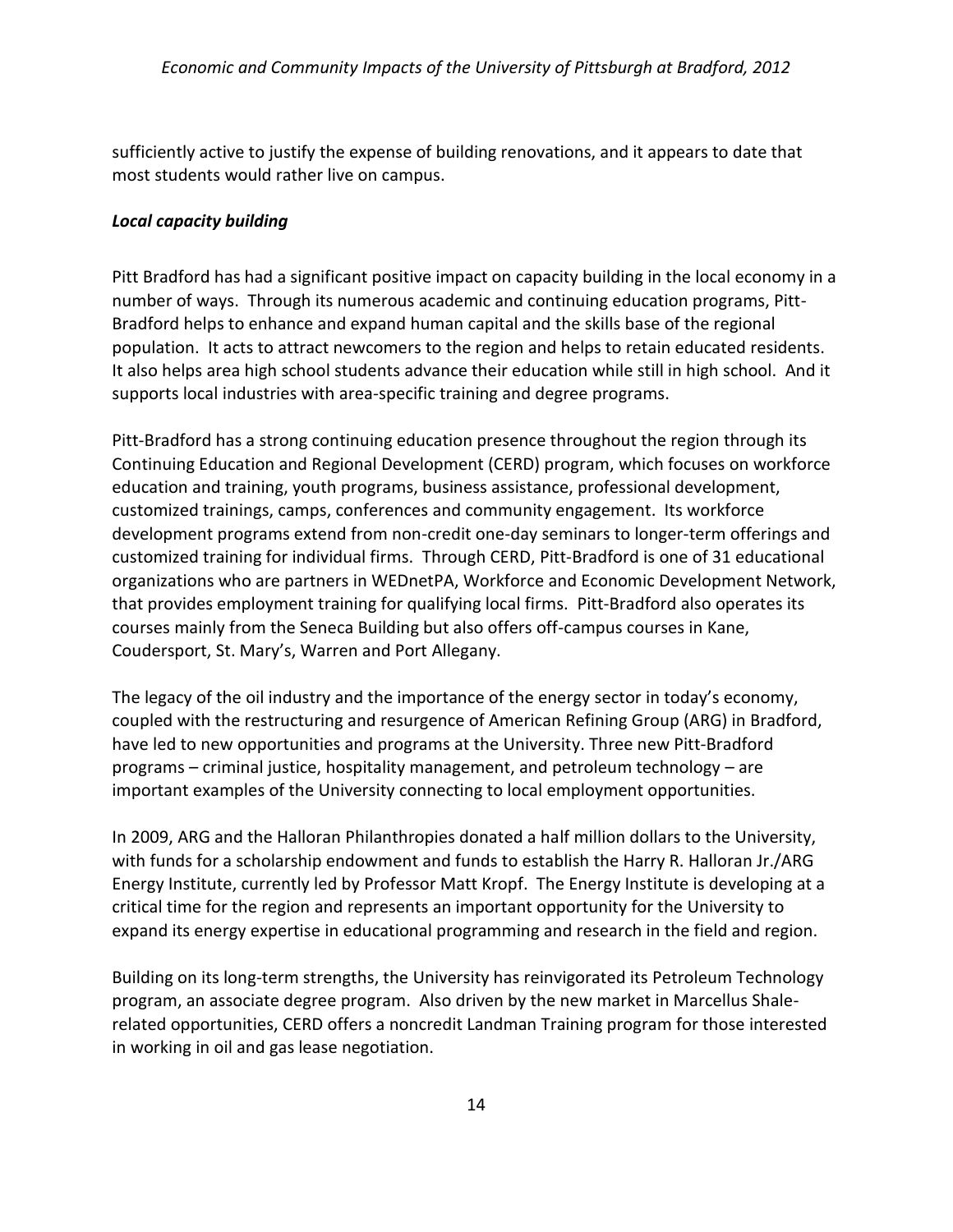Pitt Bradford has also strong connections to the local high schools. The Bridges Program and the College in High School program offer local students the opportunity to experience college through these programs on the Pitt-Bradford campus and also earn college credits. For many area high school students, these programs not only offer college experience and credits, but also help to make Pitt-Bradford the college of choice for many local graduating high school students.

Does the University's presence result in a more educated population in the North Central counties? The answer is yes and several sources of information document this outcome. One important impact of Pitt-Bradford is its role in expanding knowledge and building human capital in the region and this, by extension, also works to help to stem "brain drain" from the region (see Table 5).

| County              | <b>Alumni</b> |
|---------------------|---------------|
| Cameron             | 63            |
| Cattaraugus         | 268           |
| Elk                 | 493           |
| McKean              | 1,627         |
| Potter              | 130           |
| Warren              | 288           |
| <b>Total Alumni</b> | 69<br>2.80    |

Do companies remain or expand because of the higher skills levels available regionally with a higher education institution and does this help to bring greater economic growth to the region (Gottlieb 2011)? We believe that the evidence clearly indicates that Pitt-Bradford has a positive and major impact on private sector investment and expansion. In McKean County, for instance, there are significant numbers of Pitt-Bradford alumni working in all the large private sector employers in the county, such as American Refining Group, Zippo and Case, as well as in nonprofit and public entities, such as Bradford Regional Medical Center, Beacon Light Behavioral Health Systems, Pitt-Bradford, and Bradford Area School District (see Table 6). Across the region, the impacts on the local and regional workforce are equally significant and important. In Elk County, 23 Pitt-Bradford grads are employed in the Elk Regional Health Center, along with another 4 from McKean and Warren counties.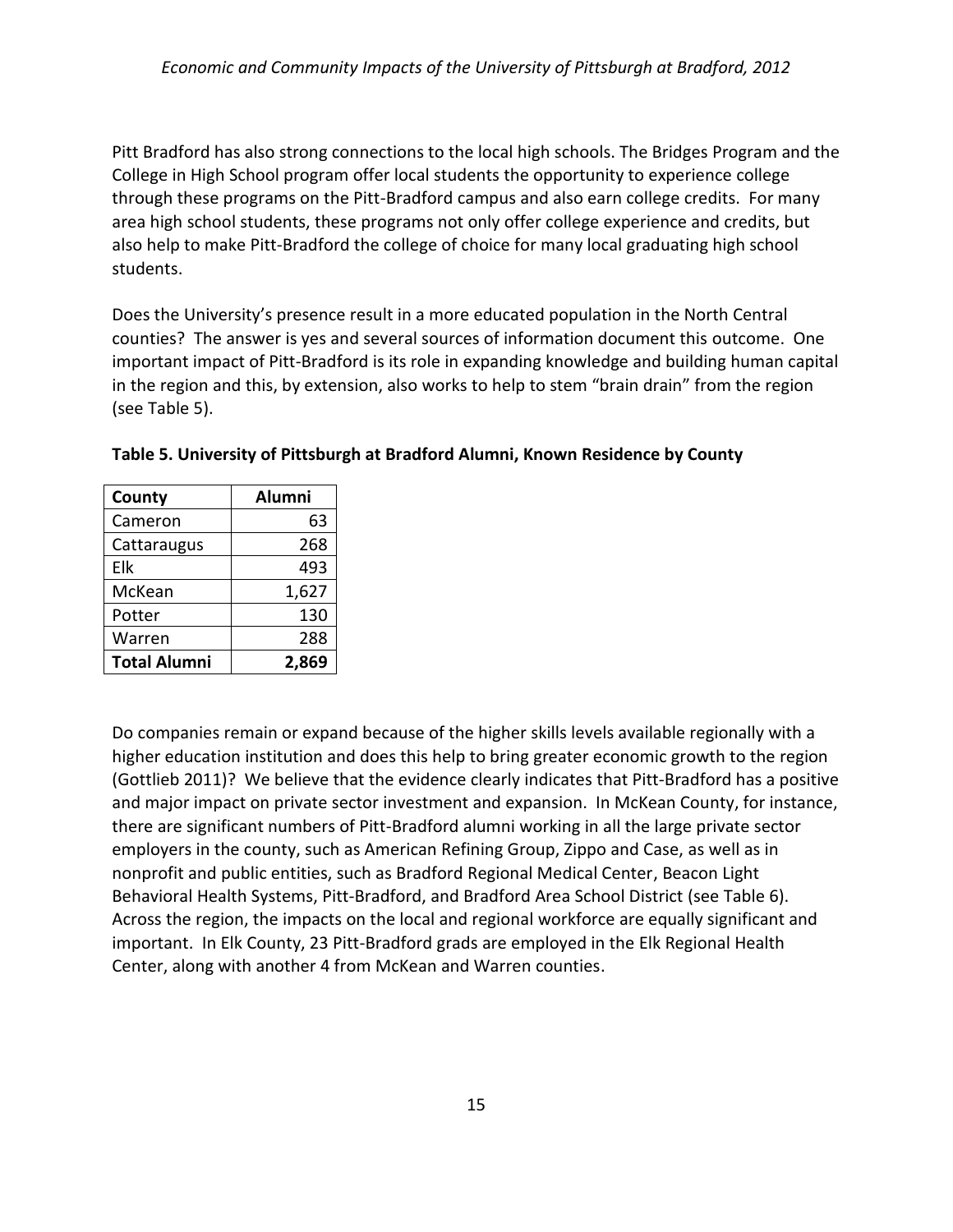| <b>Bradford Regional Medical Center</b> | 54 |
|-----------------------------------------|----|
| Beacon Light                            | 52 |
| University of Pittsburgh                | 47 |
| <b>Bradford Area School District</b>    | 36 |
| American Refining Group                 | 25 |
| <b>McKean County various</b>            | 24 |
| Zippo                                   | 17 |
| FCI - McKean                            | 11 |
| Case & Sons                             |    |

### **Table 6. Pitt-Bradford Alumni, McKean County, Place of Work by Firm/Organization**

The presence of Pitt-Bradford has raised the overall skill and educational attainment base of the Bradford area population both by attracting and retaining talented individuals. First, for those Pitt-Bradford alumni not originally from the immediate area who remained in the region after graduation, it is reasonable to conclude that, at least for a sizable number, attending Pitt-Bradford was the reason they are in the McKean County and the North Central Pennsylvania region today.

Second, there is a set of local students, who, without Pitt-Bradford's presence, would have attended college elsewhere, as we discussed above, and perhaps would have lived elsewhere based on that out-of-region college experience. Today, these students are Pitt-Bradford alumni living and working in McKean County and the North Central region. According to studies of other rural institutions (Blackwell et al. 2002), where students attended college influences their post-graduation residence -- they are more likely to remain where they studied than move back to their home region if they attend college elsewhere. Furthermore, a recent study concluded that students choosing rural residences post-graduation were most likely to have originated from rural regions (Artz and Yu 2011). Pitt-Bradford has important impacts on the area's workforce by retaining students who remain in the region to work.

Information on recent Pitt-Bradford graduates confirms that many choose to live and work in the Bradford area post-graduation. Overall, 55.6 percent of Pitt-Bradford graduates between December 2000 and August 2010 were working in the six-county Bradford region (see Table 7). Alumni living in McKean County, for example, represented 61 percent of regional workers and 34.3 percent of total graduates from December 2000 and August 2010. Clearly, for the fastest growing occupations in the region, Pitt-Bradford grads are in high demand and fill many positions. Among particular majors, the number and proportion of 2000-2010 Pitt-Bradford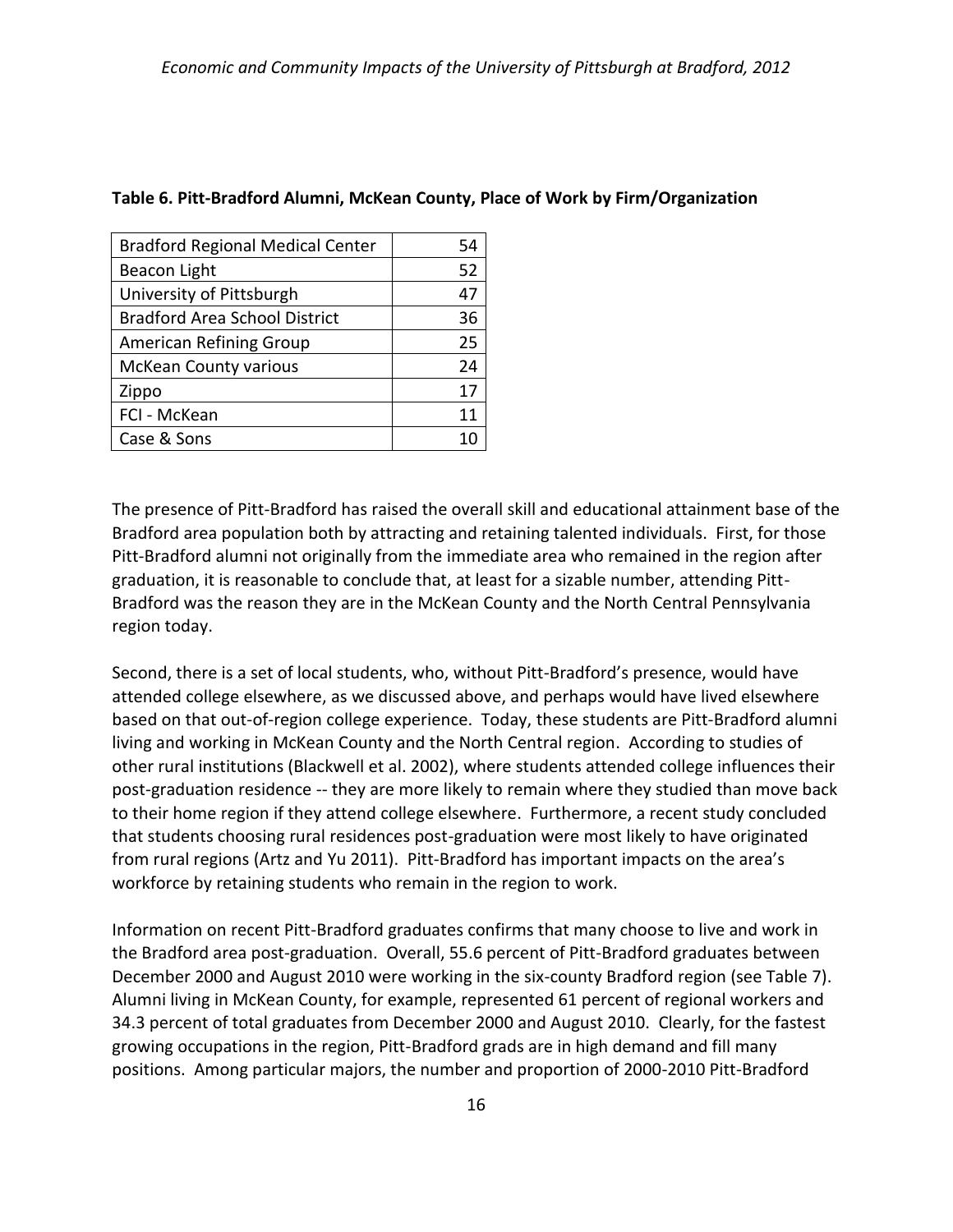graduates working in the six counties in the Bradford area show strength in retention among Nursing (ASN), Business Management, Criminal Justice, Human Relations, and Nursing (BSN).

|                            |            | <b>Number in</b> | <b>Total numbers</b> | <b>Percent in</b> |
|----------------------------|------------|------------------|----------------------|-------------------|
| <b>Major</b>               | McKean, PA | region           | working              | region            |
| <b>TOTAL</b>               | 338        | 548              | 985                  | 55.6%             |
| Nursing (ASN)              | 39         | 91               | 126                  | 72.2%             |
| <b>Business Management</b> | 42         | 82               | 167                  | 49.1%             |
| <b>Criminal Justice</b>    | 27         | 40               | 73                   | 54.8%             |
| <b>Human Relations</b>     | 30         | 39               | 68                   | 57.4%             |
| Nursing (BSN)              | 18         | 29               | 47                   | 61.7%             |
| Psychology                 | 23         | 26               | 36                   | 72.2%             |
| <b>Elem Education</b>      | 15         | 25               | 43                   | 58.1%             |
| CIS&T/Comp Science         | 12         | 17               | 28                   | 60.7%             |
| Biology                    | 15         | 17               | 37                   | 45.9%             |
| Social Science             | 10         | 15               | 18                   | 83.3%             |
| <b>Information Sys</b>     | 4          | 16               | 21                   | 76.2%             |
| <b>Public Relations</b>    | 12         | 14               | 29                   | 48.3%             |

## **Table 7. University of Pittsburgh at Bradford Graduates Working in the Six County Bradford Region, December 2000 – August 2010**

Region includes Cameron, Elk, McKean, Potter, Warren and Cattaraugus counties. Source: Office of Career Services, University of Pittsburgh at Bradford, 2012.

Pitt-Bradford graduates are spread throughout the North Central Pennsylvania and nearby New York region. Following McKean County, Pitt-Bradford graduates in numbers are most likely to live in Elk County, Potter County, and Cattaraugus County (see Figure 3).

Finally, a third set of alumni includes those who would not have attended a higher educational institution at all, except for the opportunity and proximity provided by Pitt-Bradford in their community. For similar origin reasons as indicated above, many have remained in the region.

Pitt-Bradford thus has important impacts on the region's skill levels and human capital. Younger aged cohorts of men and women in McKean County are attaining higher levels of education than older workers. Women have also achieved higher levels of educational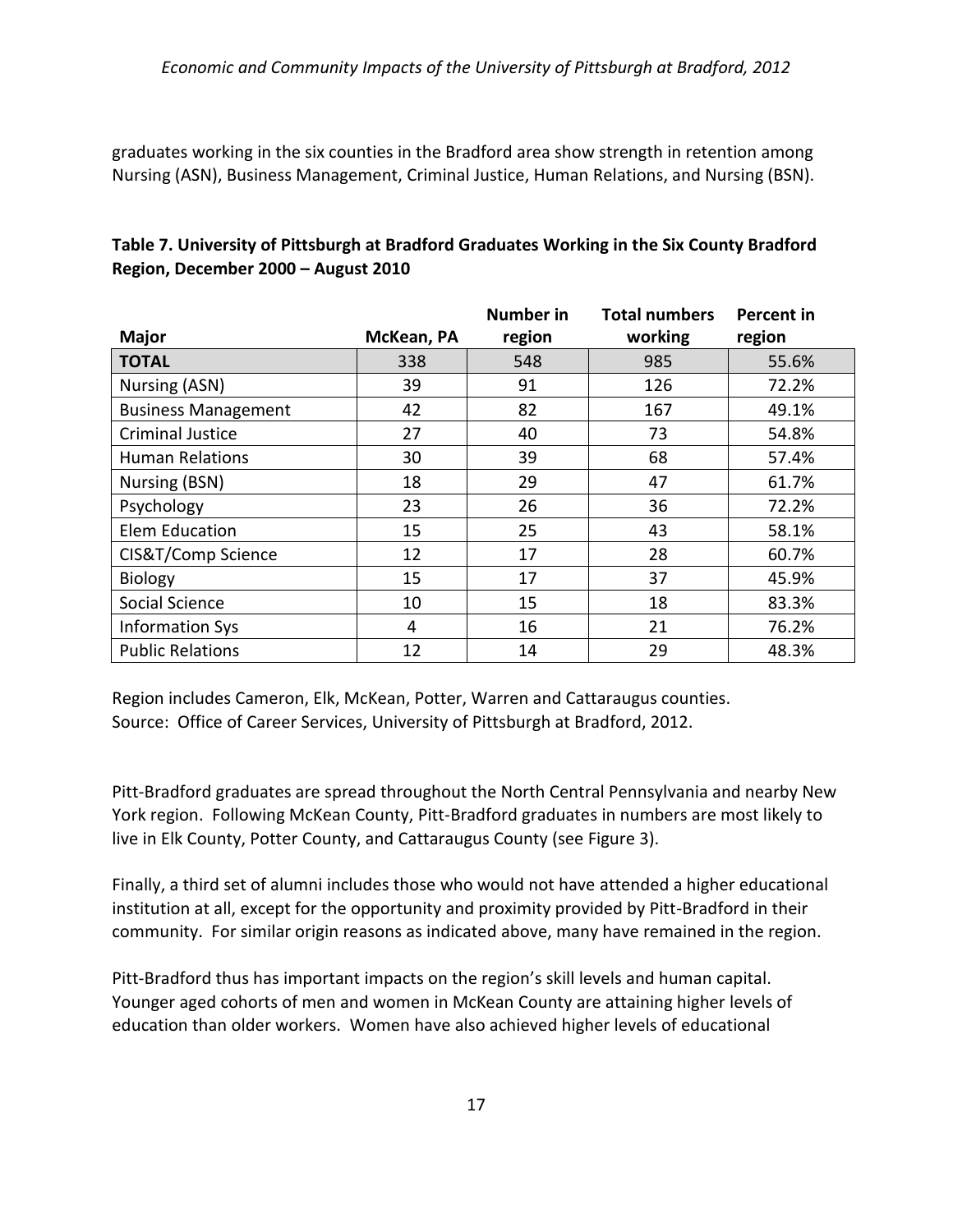attainment in the McKean County and the region than men.<sup>7</sup> Just over half of women in McKean County between 25 and 44 have some college education or more. Clearly, the rise in regional human capital is benefited by Pitt-Bradford.





While educational attainment in many rural areas has been rising, it's safe to conclude that Pitt-Bradford alumni are a critical component of the region's workforce. Haaga (2004) identified areas of increasing educational attainment in the Appalachian Region, but the North Central counties, including McKean County, showed lower levels of college graduation for individuals over 25 years of age than the regional in general. Nonetheless, given the stark cohort increases of the past twenty years, it is safe to conclude Pitt-Bradford has had a significant impact on rising educational attainment levels among residents of the region and that this trend should continue into the future.

Finally, the President and his Cabinet regularly and extensively engage in community activities, including board and leadership positions in many nonprofit organizations around the region and on the Bradford City Council. President Alexander and his Cabinet members serve on regional boards in many organizations, including:

 $\overline{a}$ 

 $^7$  American Community Survey data do not allow us to examine educational attainment for men without including men in residence at FCI McKean. Prisoners tend to be younger and less well educated, on average, and the numbers will generally differ from residents, on average.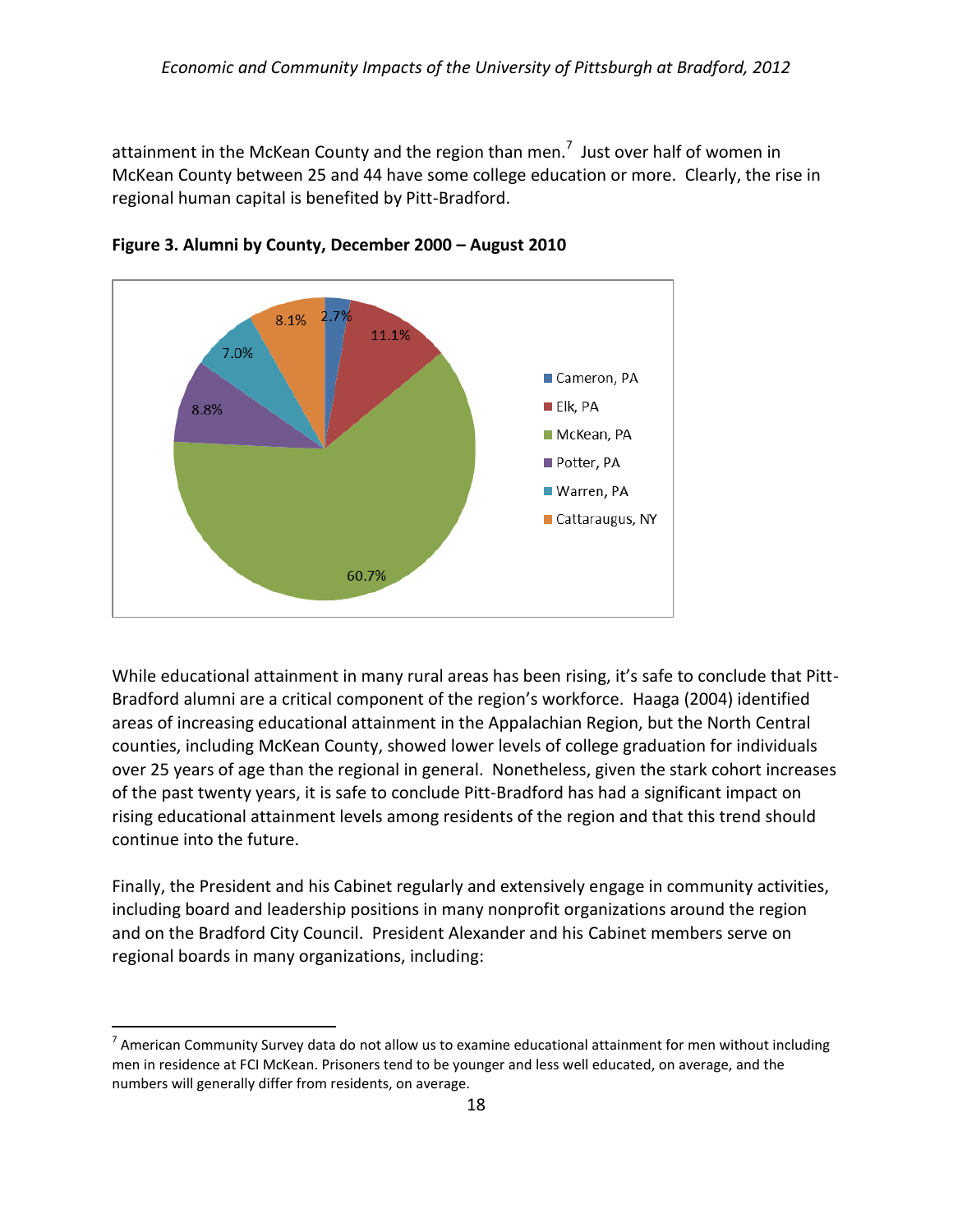- Beacon Light Behavioral Health Systems
- Bradford Area Alliance
- Bradford Area Chamber of Commerce
- Bradford Economic Development Corporation
- Bradford Educational Foundation
- Bradford Rotary Club
- Building a Better Bradford Economic Development Master Plan
- Center for Rural Pennsylvania
- Continental 1
- Kiwanis Club
- North Central Pennsylvania Regional Planning and Development Commission
- Olean-Bradford Area YMCA
- Penn State Public Broadcasting
- Tuna Valley Trail Association
- United Way of the Bradford Area
- Upper Allegheny Health System

The University does not have a community outreach office or person who is identifiable to both internal and external constituents to build connections between the institution and community. Many people on the staff engage in community partnerships, as per list above, but the connections remain informal. No one person, department, or office is the "one stop shop" for community members to connect to faculty and student applied scholarship or outreach programs.

## <span id="page-22-0"></span>*Scholarly engagement*

Service learning is – and can be -- strategic across the institution and the community. The National Community Service Act passed in 1990, promoted and supported service learning and civic engagement by higher education institutions. While service learning was already important in some higher educational institutions, its prominence and position has increased during the 1990s and 2000s. This is true of rural institutions as well as urban ones.

While the University has not promoted service learning or set up any formal networks for university-community engagement, service learning and applied scholarship could represent areas of growth for Pitt-Bradford, especially with the area's natural and historic resources. Some key elements are already in place:

• In 2011, the University created the Office of Community Engagement, with a full time position. While its main mission is coordinating student volunteer activities, an Office of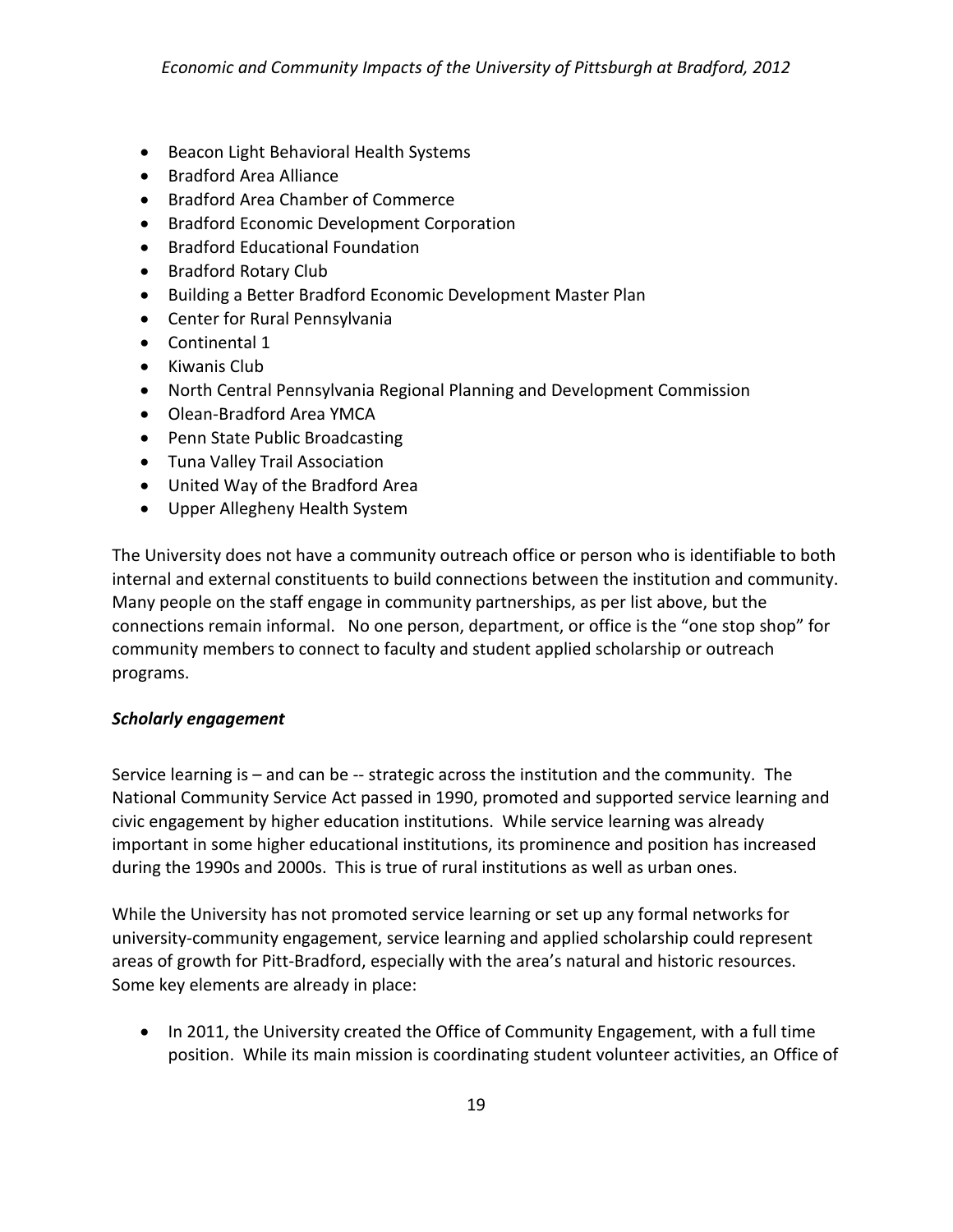Community Engagement could help faculty bridge their applied knowledge and interests to community constituents and stakeholders.

- The Allegheny Institute, reinvigorated following the retirement of its founder, has developed several interesting service learning projects with ties to the expanding tourism sector: a) information to promote preservation of historic homes in Smethport, and b) collaboration with the Allegheny National Forest to develop trail information as a way of promoting tourism in the region. This work is invigorating service learning opportunities for students on the campus and tying faculty interests and courses directly to an expanding sector in the region in tourism and tourism management.
- The Energy Institute also represents an important center on campus for advancing scholarly engagement in applied research areas.
- The Center for Rural Health Practice, located in the Seneca Building, has important community connections and includes publications on community health needs assessment for McKean County (2005) and Warren County (2006). In light of anticipated changes in health care delivery and management over the next decade, it appears that this Center could be expanded to play an even larger role in the region.
- Given the aging of the community, the campus does not have a specific continuing education program for retired persons, akin to the Osher Lifelong Learning Institute at the University of Pittsburgh Oakland in the College of General Studies.

## <span id="page-23-0"></span>*Neighborhood events and participatory activities*

The University of Pittsburgh at Bradford has developed over the years what we might call multilayered connections to the community. Pitt-Bradford has made facilities available to town residents in order to promote special events and lectures. New facilities -- the Harriett B. Wick Chapel and the Bromeley Family Theatre -- are important venues that attract local and regional residents to the campus for events and activities. The library is accessible to the public, and the extensive Kessel Athletic Complex is widely used by many in McKean County, with recent renovations completed with a partnership between the University of Pittsburgh at Bradford and the City of Bradford, along with support from state elected officials at a cost of \$2.5 million.

The campus hosts events tied to different constituent groups. It holds popular campus activities, including Alumni and Family weekends, for its students and alumni. These events bring dollars to the region, as people stay overnight in hotels, eat at restaurants, and take advantage of other attractions.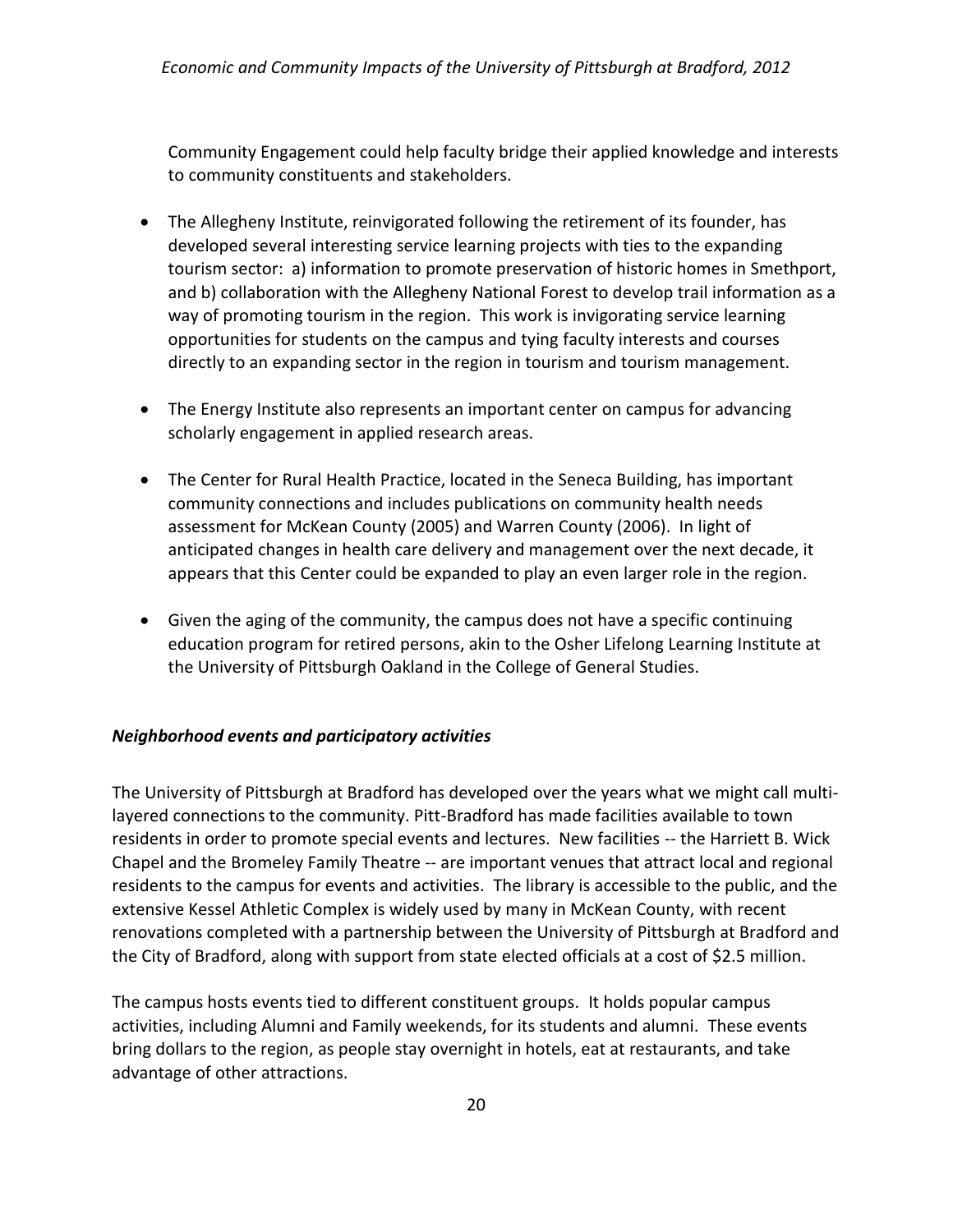As is the case at many other higher education institutions, its campus serves various non-University-related groups and organizations, including youth camps held on the campus. The campus is also the location for the Jeep Jamboree, sponsored by the Chrysler Corp., which brings 250 Jeep owners for a weekend festival in the summer. The Kinzua Fly Fishing School offers a variety of classes to tourists and rents space on campus. Pitt-Bradford and the Kinzua School have collaborated to repair and re-structure the stream banks near the college. Nonetheless, the organization doesn't seem to have direct ties to educational programming, student organizations, or environmental class offerings. This is perhaps an opportunity to expand educational experiences to the campus's natural environment.

Pitt-Bradford has long been committed to connecting its campus with the surrounding communities. The performing arts center, the work of BCPAC -- Bradford Creative & Performing Arts Center -- and the Harriett B. Wick Chapel have had strong positive impacts with attractions that local residents enjoy. In coming years, another development likely to increase interaction between Pitt-Bradford and City of Bradford residents is the new bicycle/walking trail that crosses the campus and is part of the nearly 33 miles of trails constructed by the TUNA Valley Trail Council. The trail is important not only for the recreational opportunities it provides, but for the link between the campus and the city that is used by hundreds of people, many of whom had no previous contact of any kind with the college. Students also can connect quickly to the downtown via the trail, which is certainly a part of strengthening town-campus connections.

Pitt Bradford is a member of the Allegheny Mountain Collegiate Conference, a Division III intercollegiate sports league. There are 10 member colleges and universities. At Pitt-Bradford, there are 14 teams – seven each for women and men. Other members of the Conference include Penn State Behrend, Penn State Altoona, Mount Aloysius, Pitt Greensburg, and Hilbert College.

However, the University of Pittsburgh-Oakland, a Division I school with competitive football and basketball programs that generate considerable interest among students at Pitt-Bradford, is not broadcast in any way through the local media. Bradford is in the Buffalo media market and, therefore, does not get Pitt sports generally. This could be an area for the communications program to develop some practical Pitt connections and thereby enhance students' skills.

### <span id="page-24-0"></span>**CONCLUSIONS**

This report captures the current impact of the University of Pittsburgh at Bradford on the economy of Bradford and a four county region of North Central Pennsylvania and its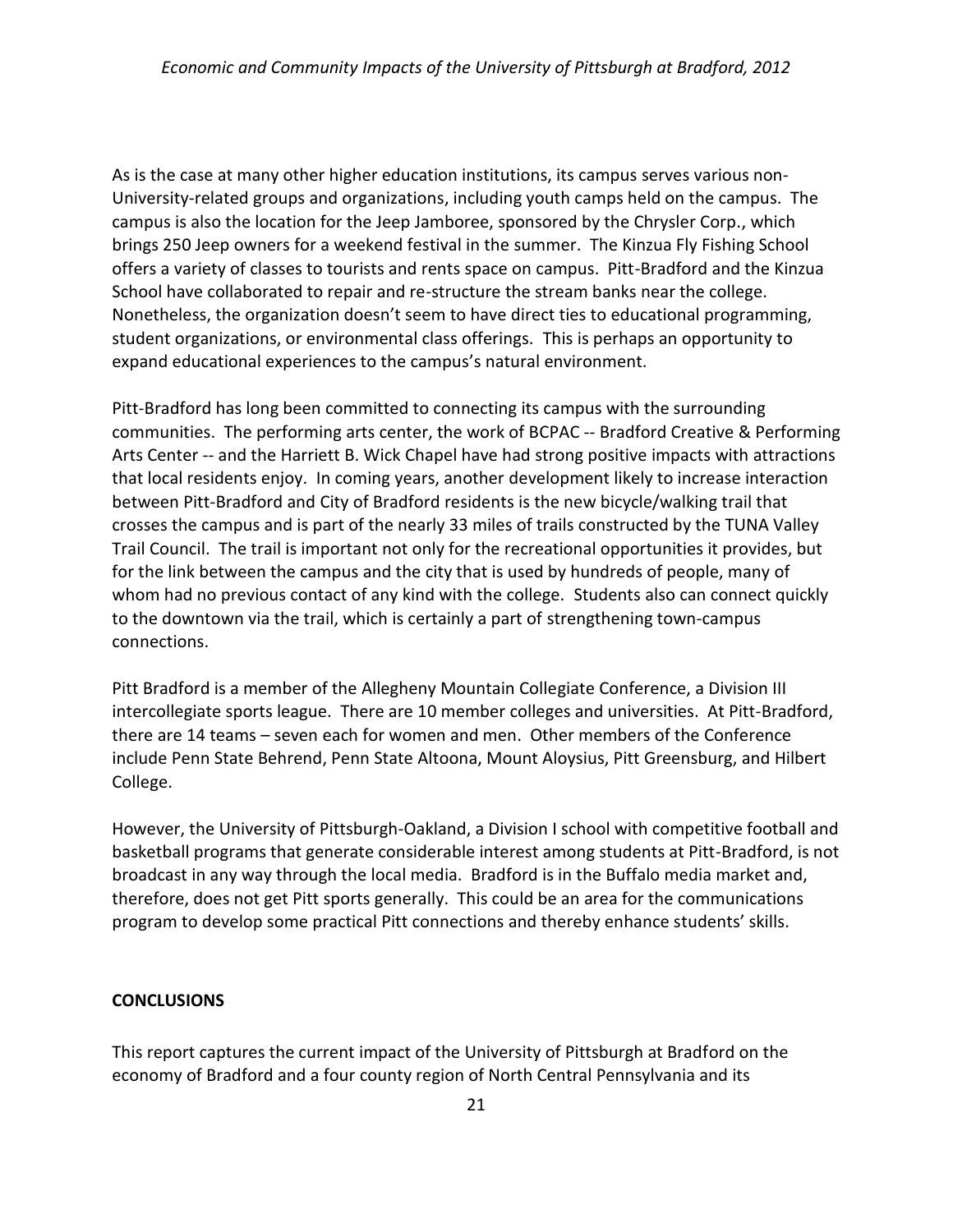community impacts within McKean County. These impacts have grown significantly since the campus began operation in 1963 and are likely to continue to expand in the future.

As an economic engine, the scale of employment generated by the University already makes it one of the largest single employers in the region. When indirect and induced impacts are estimated, over \$67.5 million and 740 jobs in the region are generated by Pitt-Bradford and its enrolled students. Much of this economic activity would not exist within the region if Pitt-Bradford had not been formed and grown to its present size.

The institution also has a significant impact on the current and future workforce of the region. By providing an option for local students, the existence of the institution is a vital part of retaining younger workers to the region following graduation. Many other alumni, not originally from the area, also make their residence in McKean County and the North Central region, influenced by their Pitt-Bradford educational experience to remain in the area following graduation.

Pitt-Bradford alumni are invaluable to the region's workforce. It's safe to say that they are employed in all the major firms, institutions and organizations in significant numbers. Among younger alumni graduating in the past decade or so, some majors show over 50 percent of their graduates residing somewhere in the broad North Central region, employed in their field. For rural regions, the research shows that students originally from a rural region are more likely to choose to remain in a rural region following graduation, and Pitt-Bradford graduates strongly follow that model. Many firms in the Bradford area are able to grow and expand in the region with Pitt-Bradford graduates making up important parts of their labor force.

The impacts of the institution go beyond the estimated employment impacts. Despite its short history the University of Pittsburgh at Bradford has become a major economic and community force in the region. University involvement now extends to the civic institutions of the region and McKean County. This growth is mutually beneficial to the university and community, and Pitt-Bradford is well positioned for future growth and expansion in its community impacts and scholarly engagement. Pitt-Bradford has become an anchor institution in economic and community development in McKean County and the North Central Pennsylvania region, and an important source in working to improve the quality of life in the region.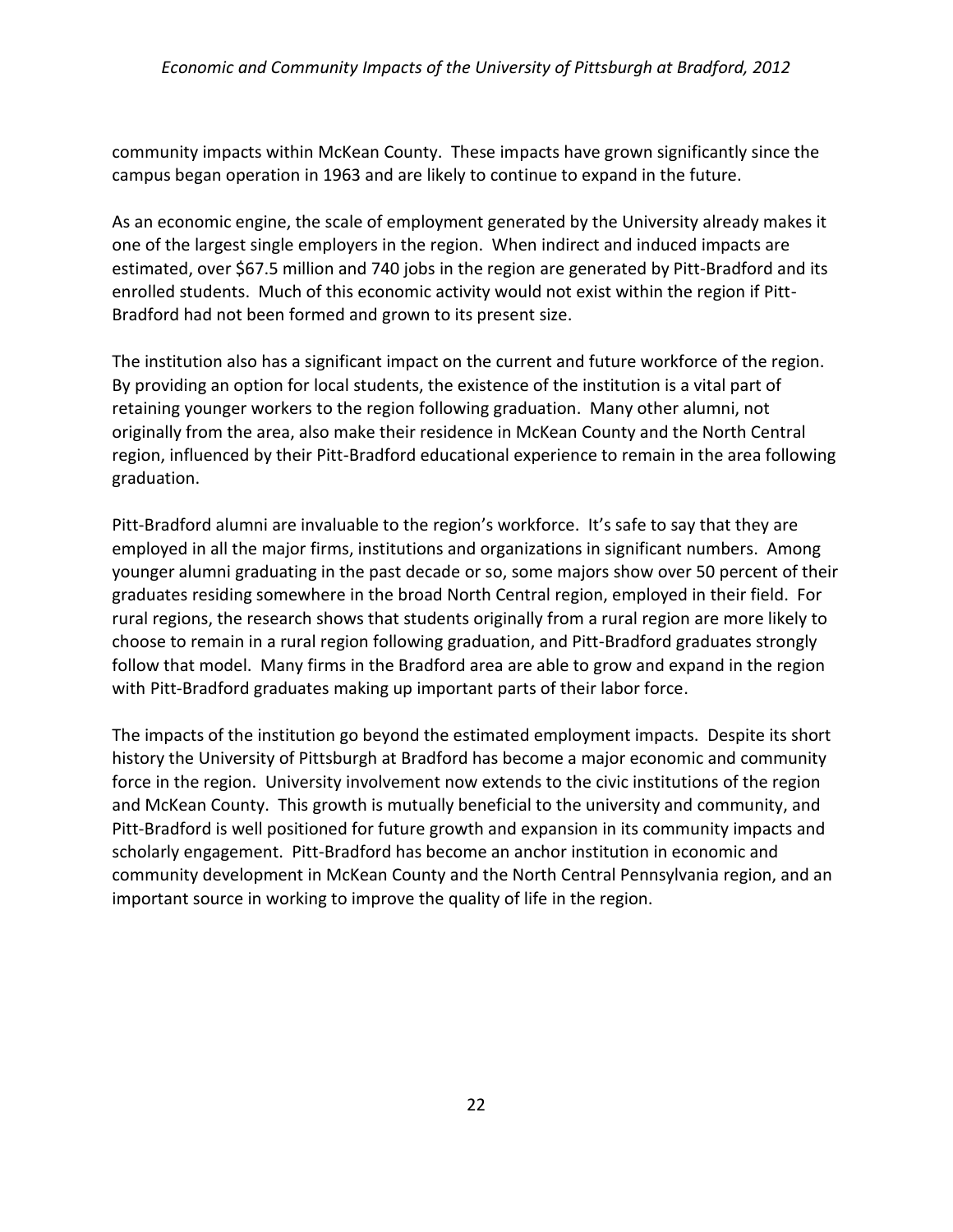## **References:**

Alward, A. (1999). *Case Study 10: Impacts of Private Colleges*. Minnesota IMPLAN Group (MIG).

Artz, G. and Yu, Li. (2011). How ya Gonna Keep 'em Down on the Farm: Which Land Grant Graduates Live in Rural Areas? *Economic Development Quarterly* 25(4): 341-352.

Blackwell, M., Cobb, S., and Weinberg, D. (2002). The Economic Impact of Educational Institutions: Issues and Methodology. *Economic Development Quarterly*, 88-95.

Deitrick, S., Lafe, W., & Briem, C. (2010). *Economic and Community Impacts of Small Colleges in Western Pennsylvania: Washington & Jefferson College.* Pittsburgh, PA: University Center for Social and Urban Research, University of Pittsburgh.

Dobelle, E. S. (2009). *Saviors of Our Cities: 2009 Survey of College & University Civic Partnerships.* Westfield, MA: Westfield State College.

Haaga, J. (2004). Educational Attainment in Appalachia. *Demographic and Socioeconomic Change in Appalachia.* Washington, D.C.: Population Reference Bureau and Appalachian Regonal Commission. May.

Harris Interactive (2002). *Spring 2002 Wave of the 360 Youth/Harris Interactive College Explorer Study Affirms the Power of the College Market*. www.harrisinteractive.com, July 29, 2002

Paulin, G. D. (2001). Expenditures of college-age students and nonstudents. *Monthly Labor Review*, July. 46-50.

Penn Institute for Urban Research. (2009). Anchor Institutions as Partners in Building Successful Communities and Local Economies. In P. C. Brophy, & R. D. Godsil, *Retooling HUD for a Catalytic Federal Government: A Report to Secretary Shaun Donovan* (pp. 147-168). Philadelphia: University of Pennsylvania.

University of Pittsburgh at Bradford. (2012). '50 and Beyond' campaign launch. News and Events, March 19. [http://www.upb.pitt.edu/NewsReleases.aspx?menu\\_id=250&id=25215](http://www.upb.pitt.edu/NewsReleases.aspx?menu_id=250&id=25215)

University of Pittsburgh Bradford. (2012). Pitt-Bradford kicks off \$17.5 million fundraising campaign. News and Events, March 23. [http://www.upb.pitt.edu/NewsReleases.aspx?menu\\_id=250&id=25260](http://www.upb.pitt.edu/NewsReleases.aspx?menu_id=250&id=25260)

Vey, J. S. (2005). *Higher Education in Pennsylvania: A Competitive Asset for Communities.* Brookings Institution, Metropolitan Policy Program. Washington, D.C.: Brookings Institution.